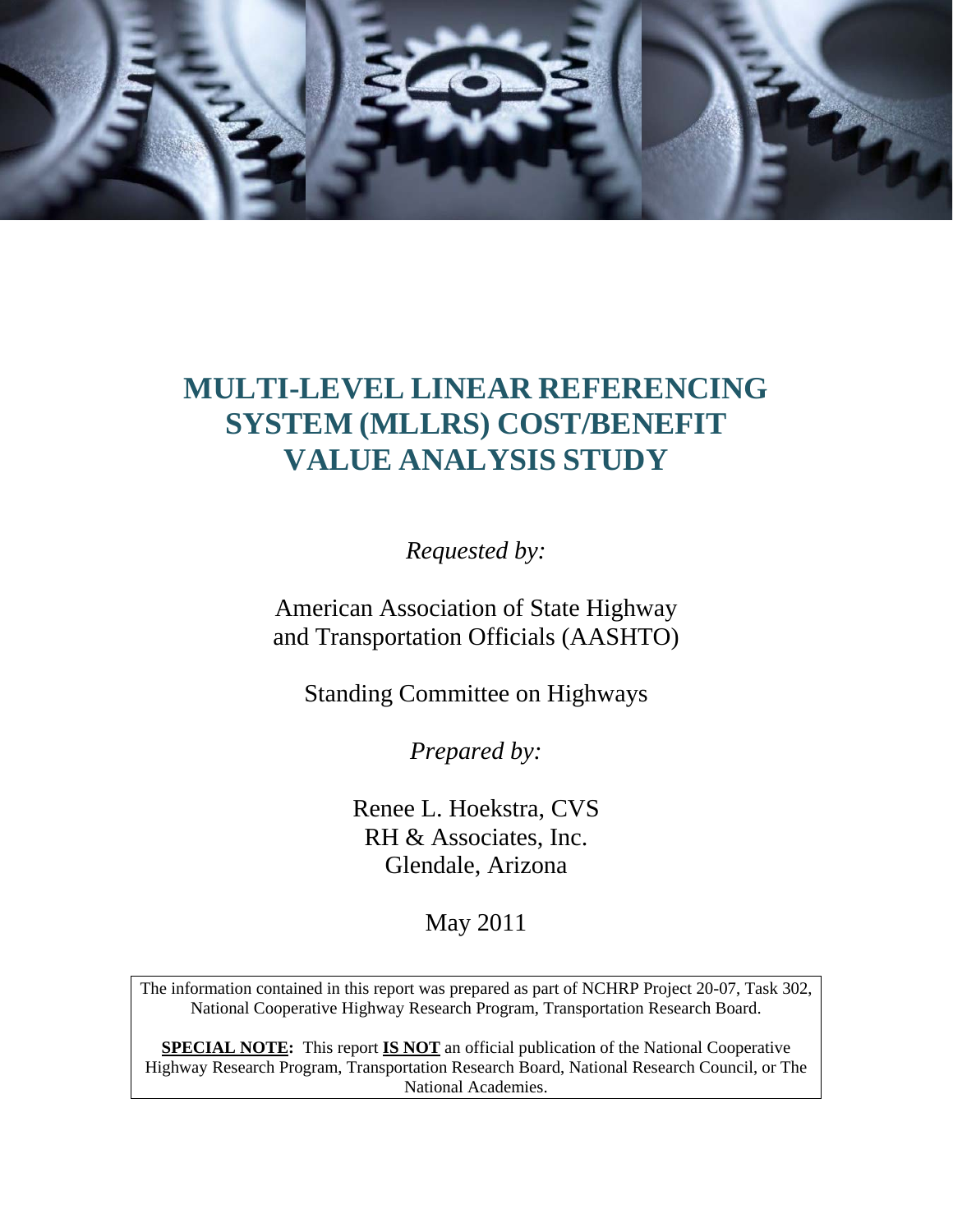### **Acknowledgements**

This study was requested by the American Association of State Highway and Transportation Officials (AASHTO), and conducted as part of National Cooperative Highway Research Program (NCHRP) Project 08-36. The NCHRP is supported by annual voluntary contributions from the state Departments of Transportation. Project 08- 36 is intended to fund quick response studies on behalf of the AASHTO Standing Committee on Planning. The report was prepared by Renee L. Hoekstra, CVS, President of RH & Associates, Inc. The work was guided by a task group chaired by Peggi Knight (Iowa DOT) which included Jonathan J. DuChateau (Wisconsin DOT); John Farley (North Carolina DOT), Oscar E. Jarquin (California DOT); Matt Koukol (Ramsey County GIS); Paul E. Krugler (Texas A&M University); Greg Slater (Maryland SHA); Reginald Souleyrette (Iowa State University); Robert "Bob" Pollack (FHWA) and Keith Platte (AASHTO). The project was managed by Nanda Srinivasan, NCHRP Senior Program Officer.

The Value Analysis Study, which provided the information for this report, required the use of the SAVE International Value Analysis 6-Step Job Plan and was administered by Renee L. Hoekstra, a Certified Value Specialist. The VA Study Team providing the information in this document included the following members; Jerome "Joe" Breyer, Works Consulting, LLC, Gilbert, Arizona, is identified as a technical expert and also represented the Arizona Department of Transportation, Multimodal Planning Division; Jun Wu, North Carolina Department of Transportation, IT-GIS Division; Michael Ney Sheffer, Maryland State Highway Administration; Thomas Martin, Minnesota Department of Transportation; Peggi Knight, Iowa Department of Transportation; Eric Abrams, Iowa Department of Transportation; Michael Clement, Iowa Department of Transportation; Karen Carroll, Iowa Department of Transportation; Ryan Wyllie, Iowa Department of Transportation; Oscar Jarquin, Caltrans IT Department; Reg Souleyrette, Iowa State University; Bruce Aquila, Intergraph; and Gary Waters, ESRI.

### **Disclaimer**

The opinions and conclusions expressed or implied are those of the team that performed the research and are not necessarily those of the Transportation Research Board or its sponsors. The information contained in this document was taken directly from the submission of the author(s). This document is not a report of the Transportation Research Board or of the National Research Council.

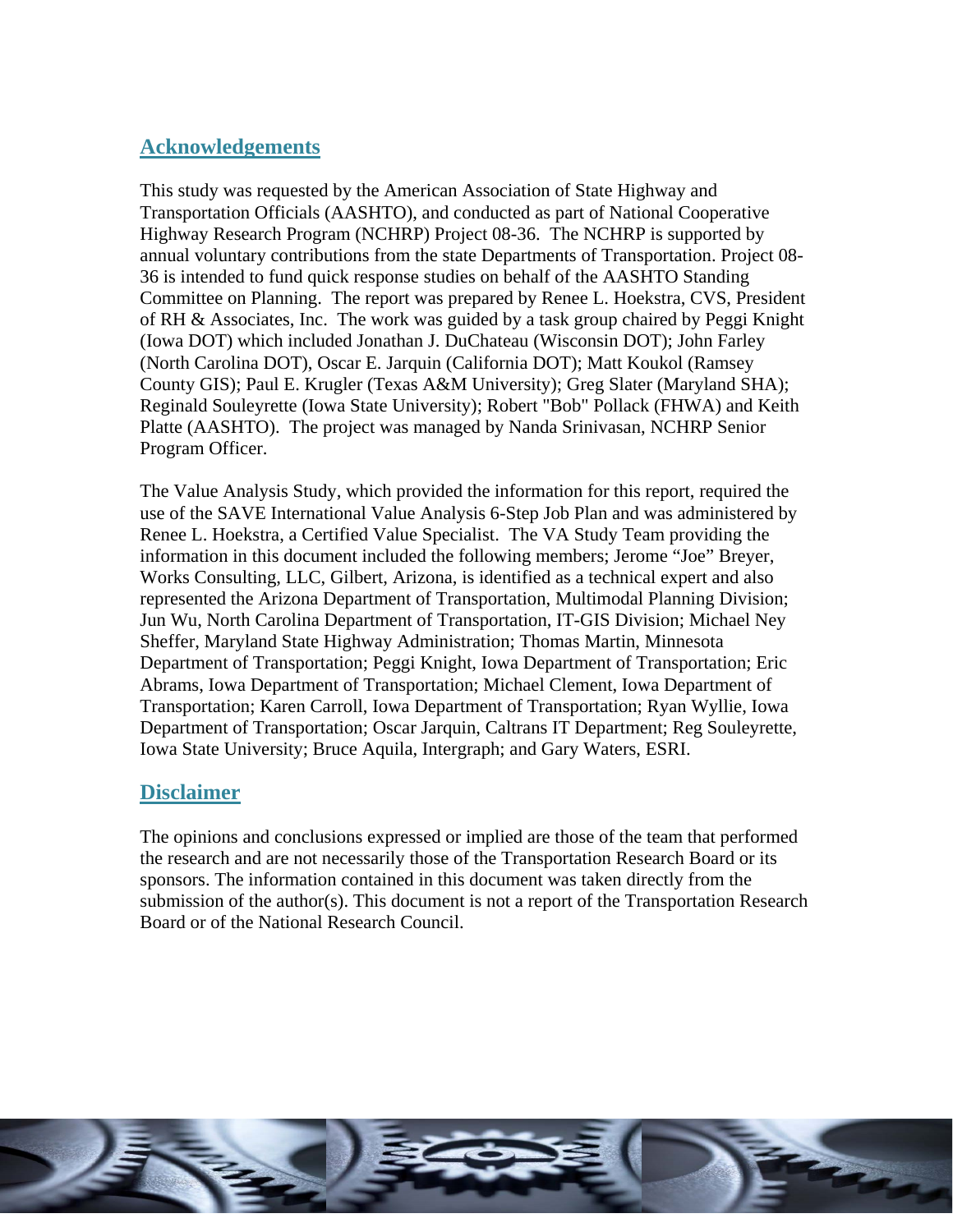# **MULTI-LEVEL LINEAR REFERENCING SYSTEM (MLLRS) COST/BENEFIT VALUE ANALYSIS STUDY**

*Requested by:* 

American Association of State Highway and Transportation Officials (AASHTO)

Standing Committee on Highways

Authors: Renee L. Hoekstra, CVS, RH & Associates, Inc., Glendale, Arizona Jerome P. Breyer, Works Consulting LLC, Gilbert, Arizona

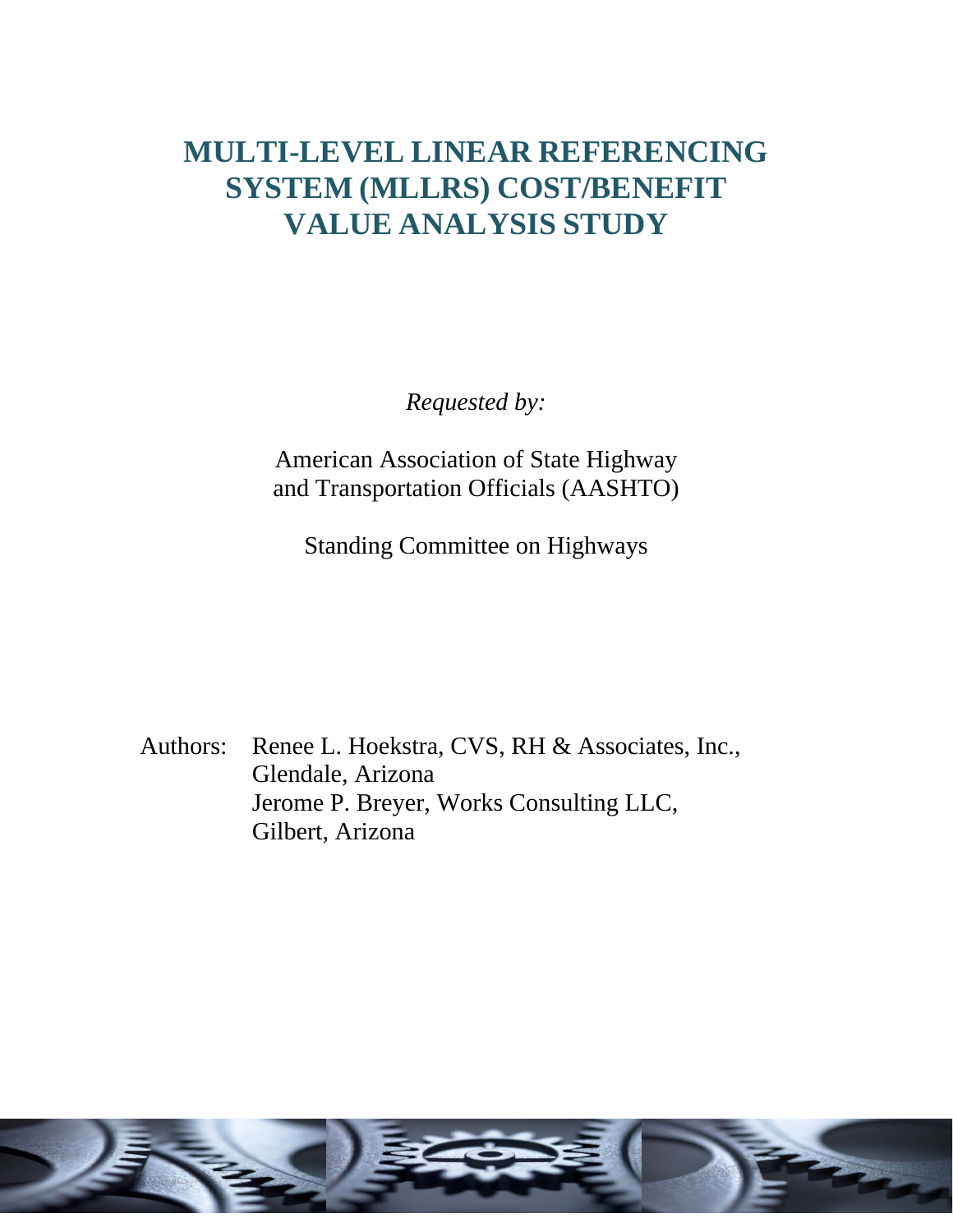# **TABLE OF CONTENTS**

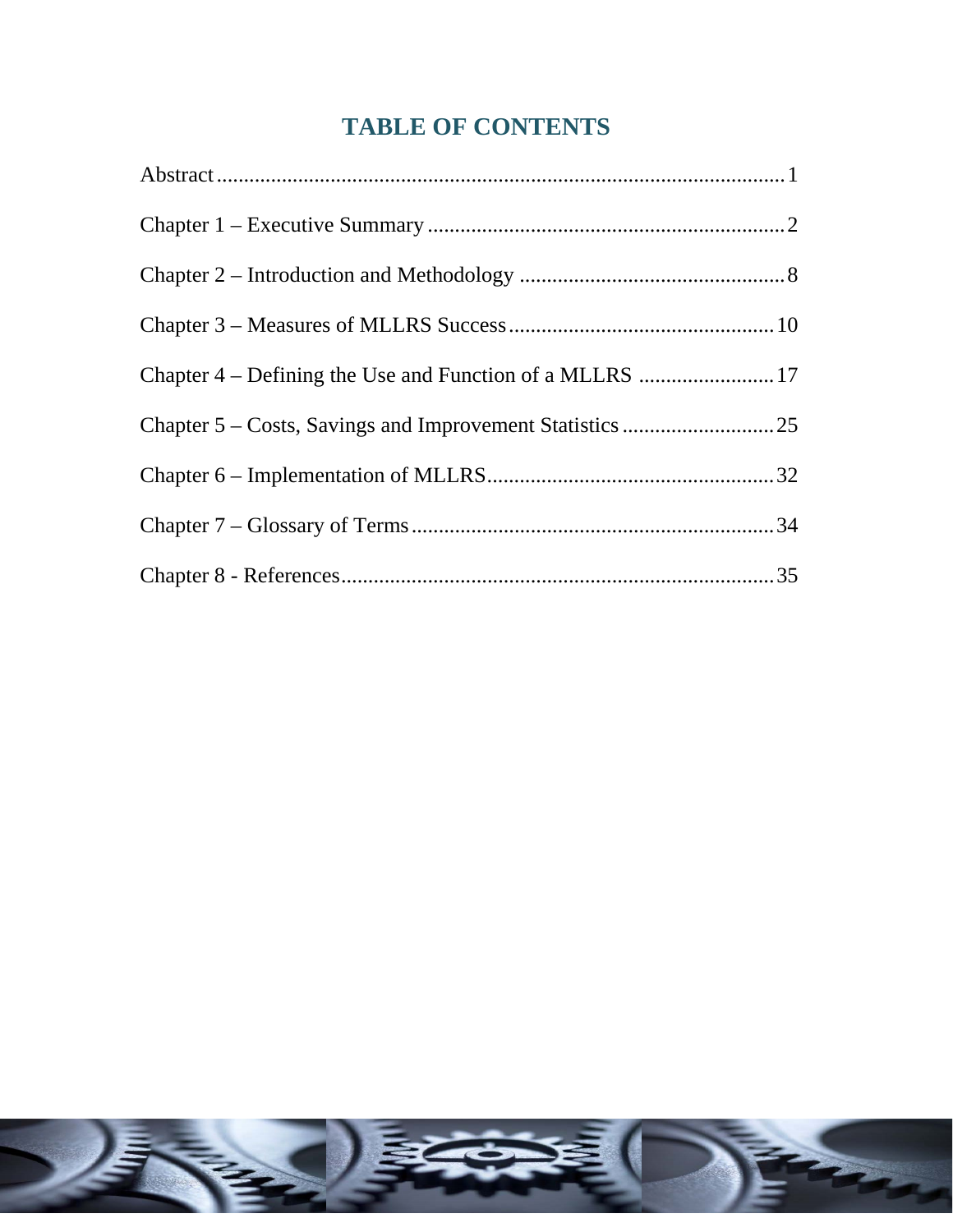# **ABSTRACT**

This report documents the outcome of the Value Analysis (VA) Study which was conducted at the Iowa Department of Transportation in Ames Iowa on April 6-8, 2011. The purpose of the VA Study was to identify the costs and benefits of implementing and maintaining a statewide Multi-Level Linear Referencing System (MLLRS). The VA Study followed the SAVE International 6-step job plan which helped to identify the various aspects of a statewide MLLRS including; System Needs, Constraints, Performance Attributes, Qualitative and Quantitative Benefits, Defined Users/Business Units, System Functions, Alignment with the 10 Functional Requirements of Report 20- 27, Costs for Developing and Maintaining a Baseline MLLRS and Implementation Considerations. The findings of the study represent a 5-year breakeven point for the baseline and the optional functional elements with potential overall cost/benefit savings of \$12.6 million for a state with 25,000 miles of road network.

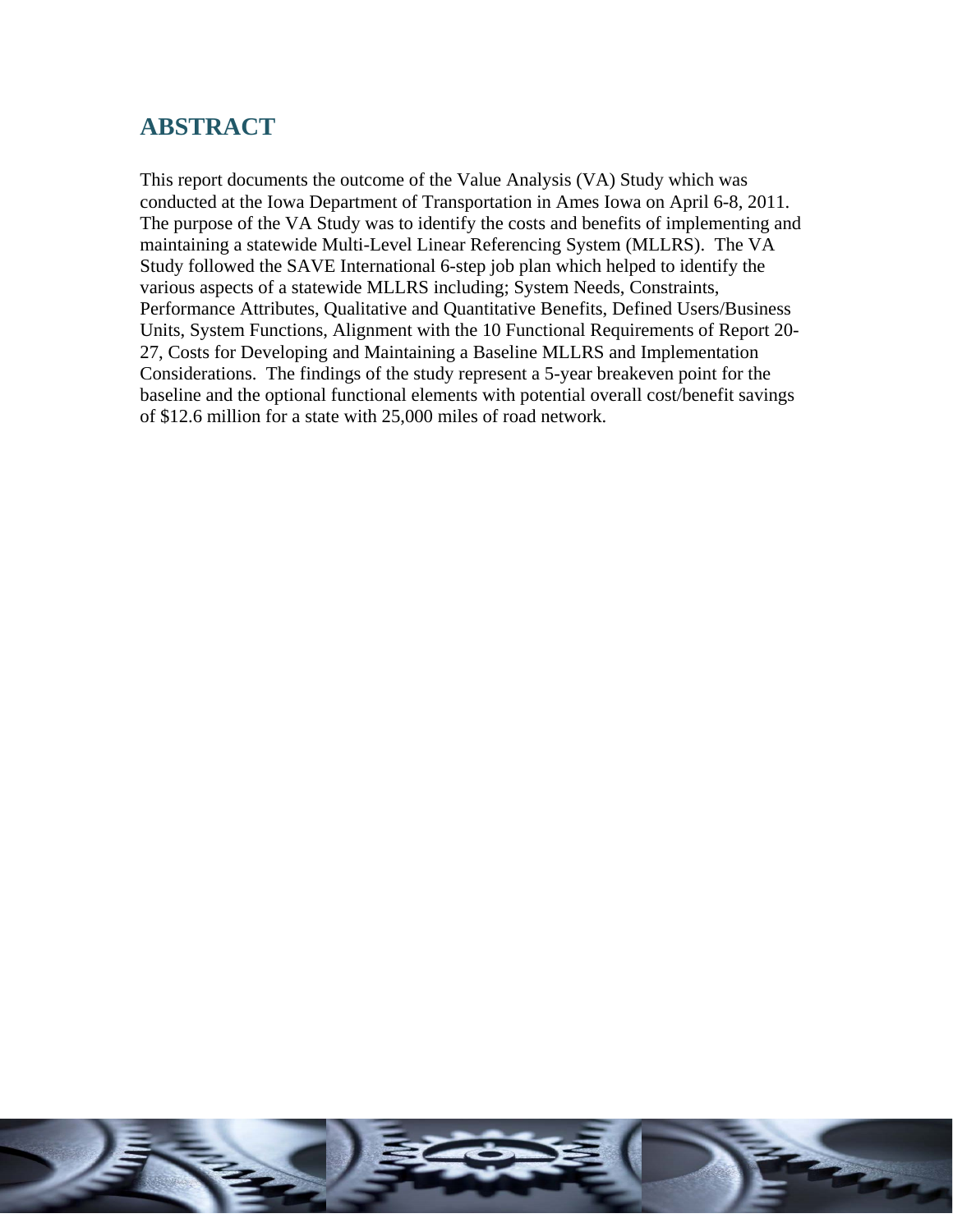# **Chapter 1 - Executive Summary**

# **Introduction**

Many technical reports have been completed about developing and integrating a Linear Referencing System (LRS) within a state transportation agency. The magnitude of costs related to the development of a LRS and the commitment required by an agency can be overwhelming. especially if there are no data to support the costs or expected benefits. This report will help the state by providing credible quantitative and qualitative benefits obtained from a state's investment as well as sample costs and requirements for implementing and maintaining a Multi-Level Linear Referencing System (MLLRS). The use of the word "baseline system" throughout this report represents the minimum requirements for a fully functioning MLLRS. The use of the term "optional functional elements" refers to supplemental elements that will improve the baseline MLLRS.

# **Definition of Multi-Level Linear Referencing System (MLLRS)**

Efficient planning, design, construction, and maintenance operations require accurate, dependable and electronically based methods of positioning and locating specific facilities, operations, and needs. These methods must be logically linked with other organizational electronic management systems to optimize overall operational efficiency. The MLLRS is essentially the multi-dimensional LRS (MDLRS) defined in the NCHRP Report 460 as follows:

"The NCHRP 20-27(2) linear referencing system data model was developed in response to a growing awareness of the need to integrate increasing amounts of linearly referenced data used by the transportation community (1). The  $20-27(2)$  data model includes multiple linear referencing methods, multiple cartographic representations, and multiple network representations. Data integration is supported through transformations among methods, networks, and cartographic representations by associating with a central object referred to as a linear datum."

While the above definition uses the "multiple" adjective with three separate characteristics, this study relates specifically to the linear referencing methods, or LRMs, as the key aspect that differentiates a MLLRS from a LRS. This does not diminish the importance of cartographic representations and network representations in MLLRS – but instead allows the study team to address perhaps the most significant existing deterrent in efficient data sharing – the inability to cross-relate information from different data stores.

# **NCHRP 20-07 Value Analysis for MLLRS**

#### **Research Approach and Study Objectives**

The research for this paper was completed during a 3-day Value Analysis (VA) Study using the SAVE International 6-Step Job Plan. The Job Plan included the following Phases: Information,

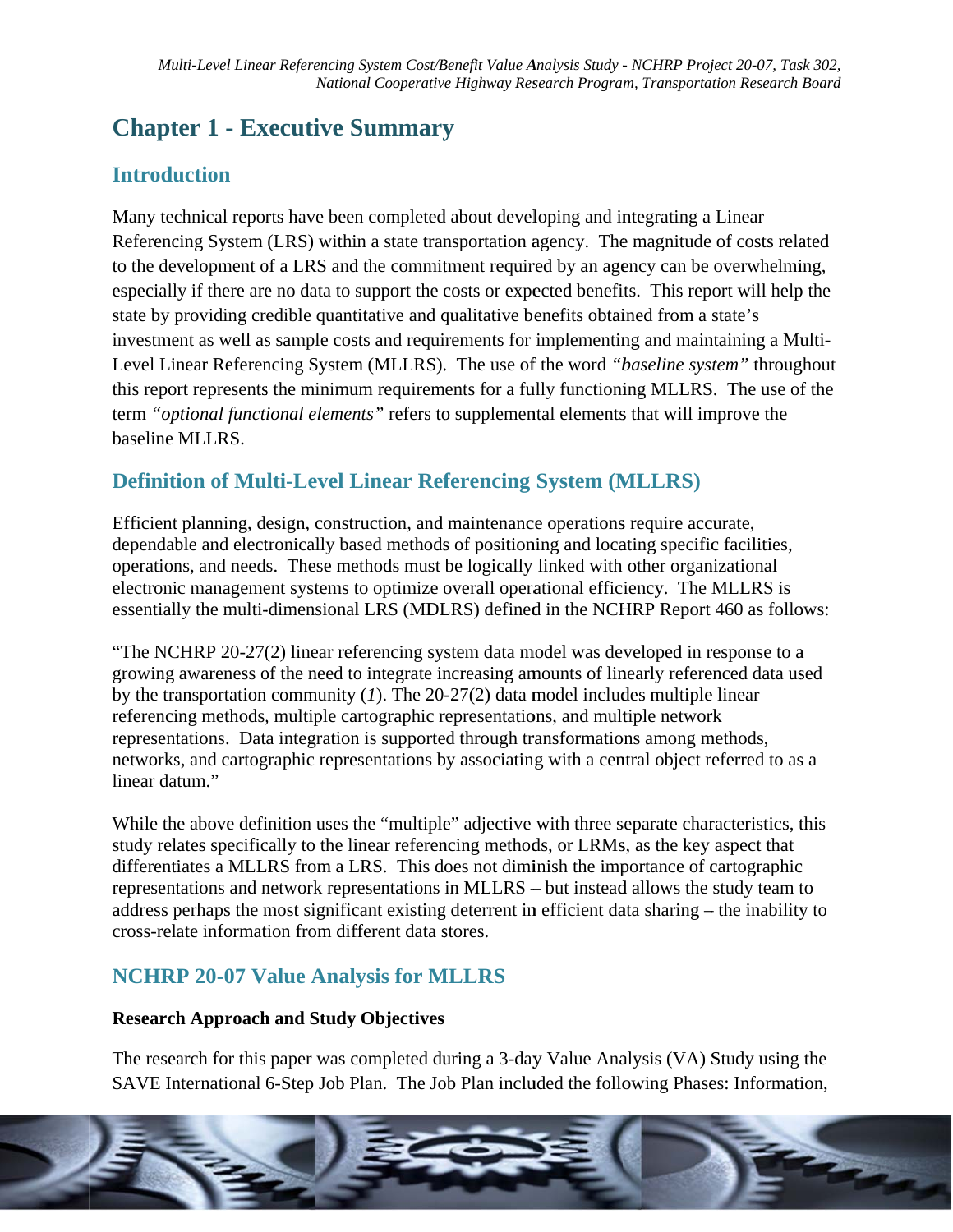Function Analysis, Creativity, Evaluation, and Development; the 6<sup>th</sup> phase, Presentation, was not performed. A complete description of the process can be found in Chapter 2.

A VA Study approach was used to bring together several state DOTs to discuss the merits, benefits, constraints, impacts and the implementation of a MLLRS. This also allowed this research to be conducted in a team approach allowing for integration of data and the sharing of information in real time. The VA approach enabled the team to discuss approaches and reach consensus in a very short time. The objectives included:

- Providing a definition for what is required in a baseline MLLRS, which means, what are the minimum requirements versus supplemental or supporting functions
- Providing a definition of Multi-Level in the context of a LRS
- Identifying all costs associated with both a baseline MLLRS and any potential additive functional features in the system
- Understanding all benefits including quantitative and qualitative with implementing a **MLLRS**
- Identifying the current and potential uses of a MLLRS
- Providing the potential impacts of not implementing a MLLRS
- Providing implementation considerations for both the initial system development as well as maintaining a MLLRS

# **Basic Assumption**

It is necessary to first identify that this study and the findings are predicated on a basic assumption. This assumption is that "each state implementing a MLLRS already has 25,000 miles of road and some type of an existing LRS – including multiple LRMs that do not share a common linear datum". This is important as the costs and efforts identified to establish an initial LRS is not included.

# Why It is Important to Implement ML into LRS

- 1) Data and information are more readily available from different sources which reference the same linear datum,
- Improvements are made related to quality, timeliness, and the efficiency in many reports  $(2)$ which are often required to meet a state's internal mission and/or needs as well as external requests and mandates,
- $3)$ Improve analysis leading to more data-driven decision support which will also lead to more consistency in the decision-making process within the agency over time,
- 4) Improve communication within the agency across departments and greater involvement with other agency partners and stakeholders by sharing information,
- $5)$ The ability to improve customer service by allowing information and data to be more readily accessed and disseminated in a more timely manner,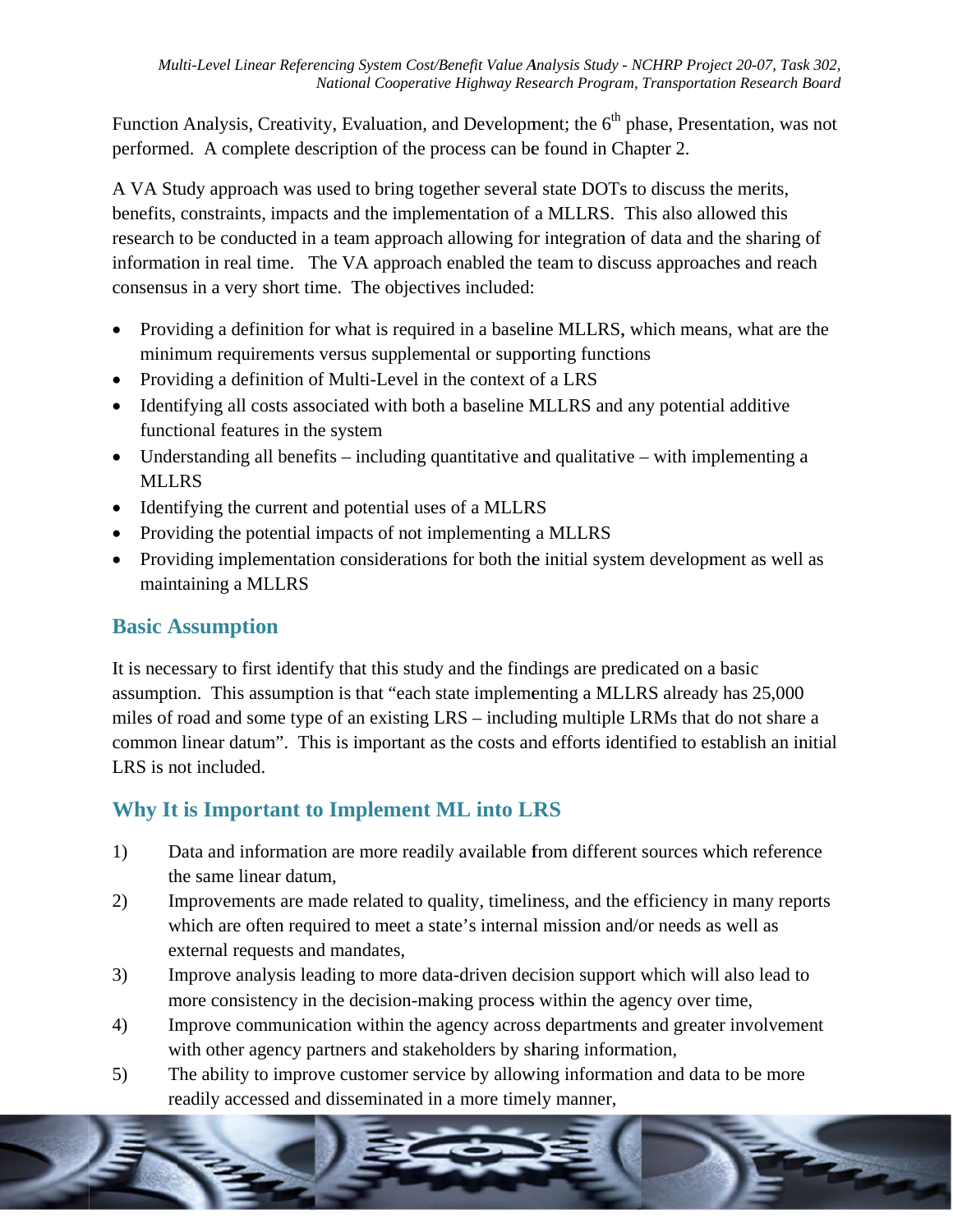- Able to integrate with legacy systems and ultimately eliminate dependencies on obsolete  $6)$ technology,
- Establish standards to increase LRS consistency throughout the agency and industry-7) wide, and
- 8) Lower the life cycle cost impacts of system ownership.

Although many of the items stated above represent benefits of a MLLRS, the team also identified both quantitative and qualitative benefits to implementing a MLLRS. Other benefits were also identified by the study team. These benefits are identified in detail, including the definition, rating and ranking, within Chapter 3.

### **Quantitative Benefits**



The quantitative benefits identified for a MLLRS are related to saving time and costs for the agency. Time and cost savings are defined as a reduction in staff hours, operational hours, and hours associated with other departments. Additionally, there will be an improved stewardship of data and business/ operational unit improvements. Sample business/operational units were used for this study to show improvement savings and they were defined as safety improvements, reduced risk for litigation, reduced impacts to the project, and reduced

impacts to maintenance. A complete definition and the savings associated with each of these benefits are provided within Chapter 3.

The overall annual quantitative savings for the benefits as described above can be summarized as follows:

#### **Baseline System**

- \$10,000 per FTE for a reduction in staff hours
- \$20,000 per FTE for a reduction in operational hours
- \$2,000 per FTE for a reduction in staff hours for other departments

**Optional Functional Elements – These are described as additional elements which will** increase the functionality of the baseline system including Managing Change and Modeling Connectivity.

#### **Manage Change**

- \$10,000 FTE for a reduction in staff hours
- \$20,000 per FTE for a reduction in operational hours
- \$2,000 per FTE for a reduction in staff hours for other Departments

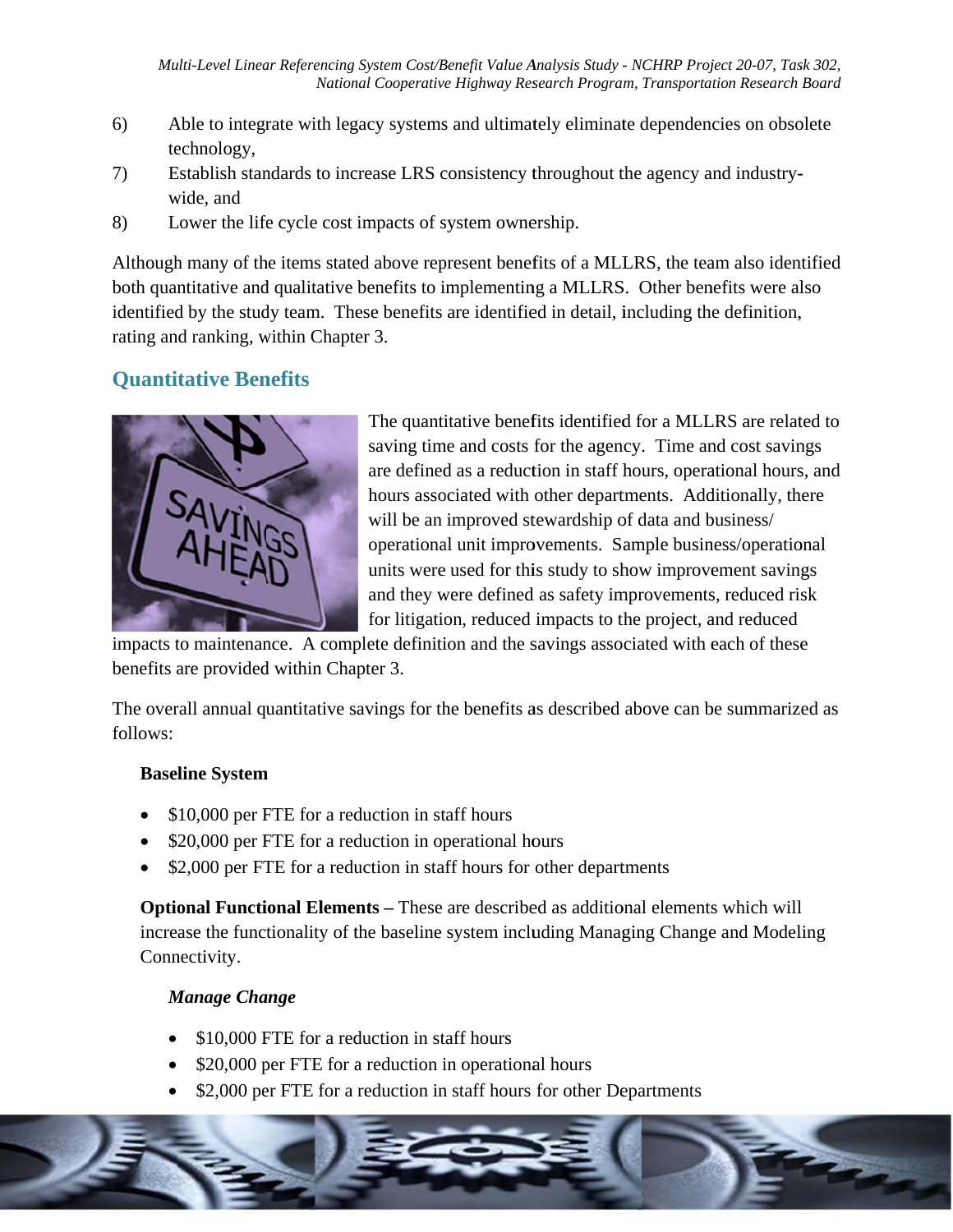#### **Model Connectivity**

- \$10,000 FTE for a reduction in staff hours
- \$20,000 per FTE for a reduction in operational hours
- $\bullet$  \$2,000 per FTE for a reduction in staff hours for other departments

**Business/Operational Unit Improvements** – Each of the benefits identified above provides a different level of savings. This team identified several business/operational units as a representation of potential savings and established a sample budget for each of the business/operational units. The annual savings calculation used the sample budget to determine the overall savings as a percentage of the identified budget. Using the four business/operational units; safety improvements, reduced level of risk for litigation, reduced impacts to projects, and reduced maintenance, the estimated annual savings for the agency for the baseline and the optional functional elements can be summarized as:

- Baseline  $$1,168,000$
- Manage Change  $$1,208,000$
- Model Connectivity  $$1,220,000$

# **Qualitative Benefits**

Qualitative benefits are much more difficult to measure, however of equal importance to the DOT. The study team identified the following qualitative benefits:

- Ease of use and accessibility
- Flexibility and integration
- Quality of data
- Internal and external collaboration
- Data-driven decision making

A full description of each of these benefits can be found in Chapter 3.

### **Implementation Considerations**

#### **Cost to Implement a MLLRS**

The basic assumption made by this team, as expressed on the previous page, is "that a LRS" already exists" within the agency wanting to implement a MLLRS. A complete listing of the associated costs is included in Chapter 5 and includes both capital and annual maintenance costs. The costs shown are exclusive of what is already available within the agency, including hardware. Additionally, in order to develop the overall costs, labor rates are represented by an integrated agency and consultant rate as well as a singular civil service rate.



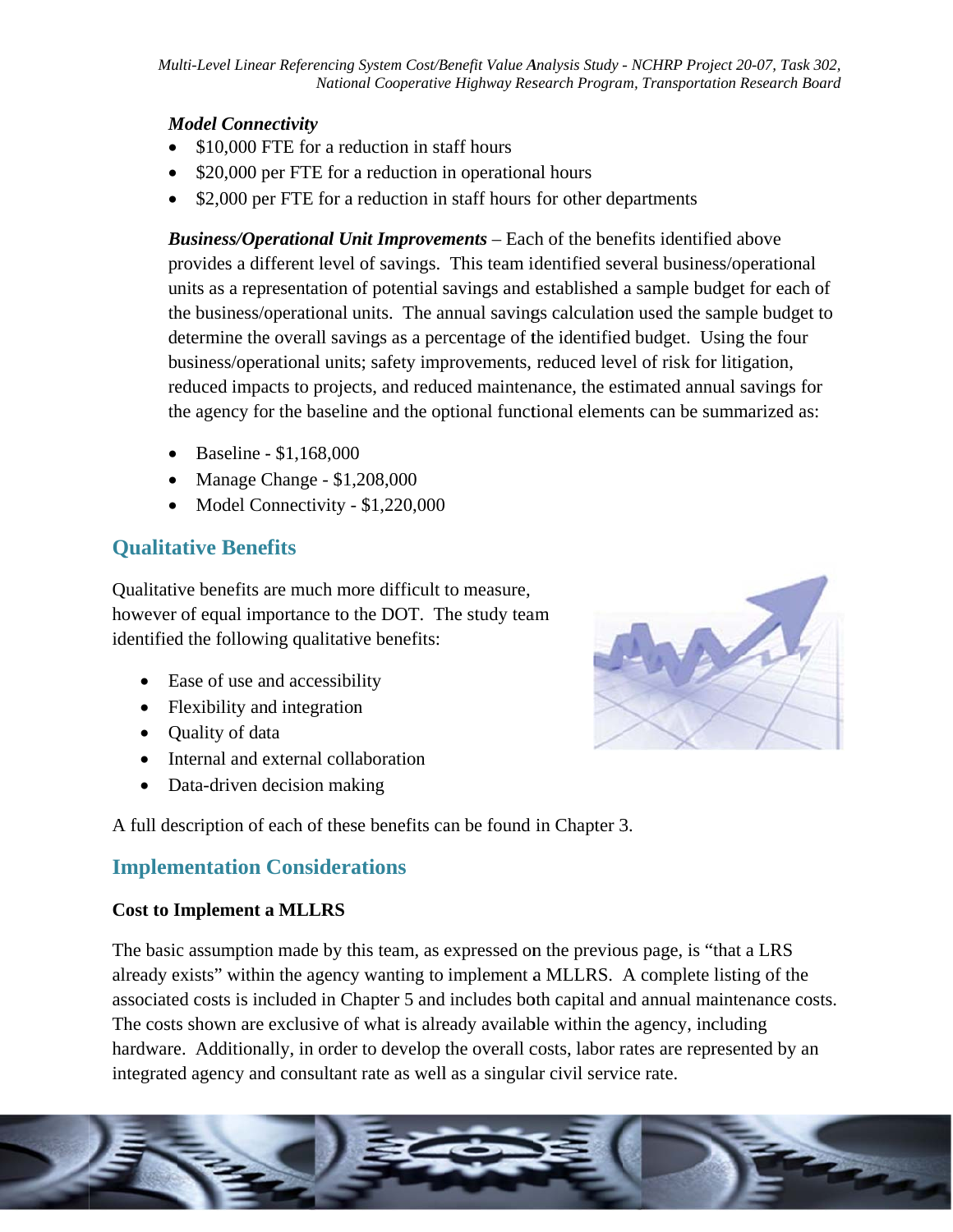The baseline costs are also based on 25,000 miles of centerline per state, a good existing primary road network, includes a spatial representation, hardware, software, and assumes the agency uses some LRM already. The baseline development cost is approximately \$2 million.

There are additional functional elements that can be added to the baseline to add value to the MLLRS. These additional total costs, including labor and as needed, software and hardware, required to establish the MLLRS is as follows:

- Managing Change  $$31,650$
- Modeling Connectivity \$793,400
- LRM Development \$40,000 each

### **Maintenance Costs**

Maintenance annual costs including labor, hardware and software, will vary, but on an average for the baseline system, considering the 25,000 miles of centerline assumption, are \$251,700.

Maintenance costs for the optional functional elements are very minor and will have very little impact on the overall annual budget.

A breakeven time frame that can be expected is approximately five (5) years after the installation of a complete system. The schedule for implementation is estimated at  $(2)$  years after a contract, as needed, has been let with a selected consultant.

### **Benefit Cost Analysis to Implement and Maintain a MLLRS**

The study team realized other benefits to having an agency-wide MLLRS. This includes a life cycle cost savings over the life of the system. However, in this instance, a 5-year breakeven period was used to show the estimated cost benefit. If a DOT wanted to understand the full life cycle/cost benefit savings, these numbers can be multiplied out to the life of the system, the total savings can be very beneficial to the DOT. There is on-going maintenance that will be required, but with the adoption of a MLLRS, a savings can be calculated for both the baseline system and the additional elements. The savings was calculated over a 5-year period with an escalation rate of 3%.

#### The overall cost-to-benefit  $(C/B)$  savings is as shown:

- Baseline \$2,437,874
- Optional Functional Elements \$10,120,428

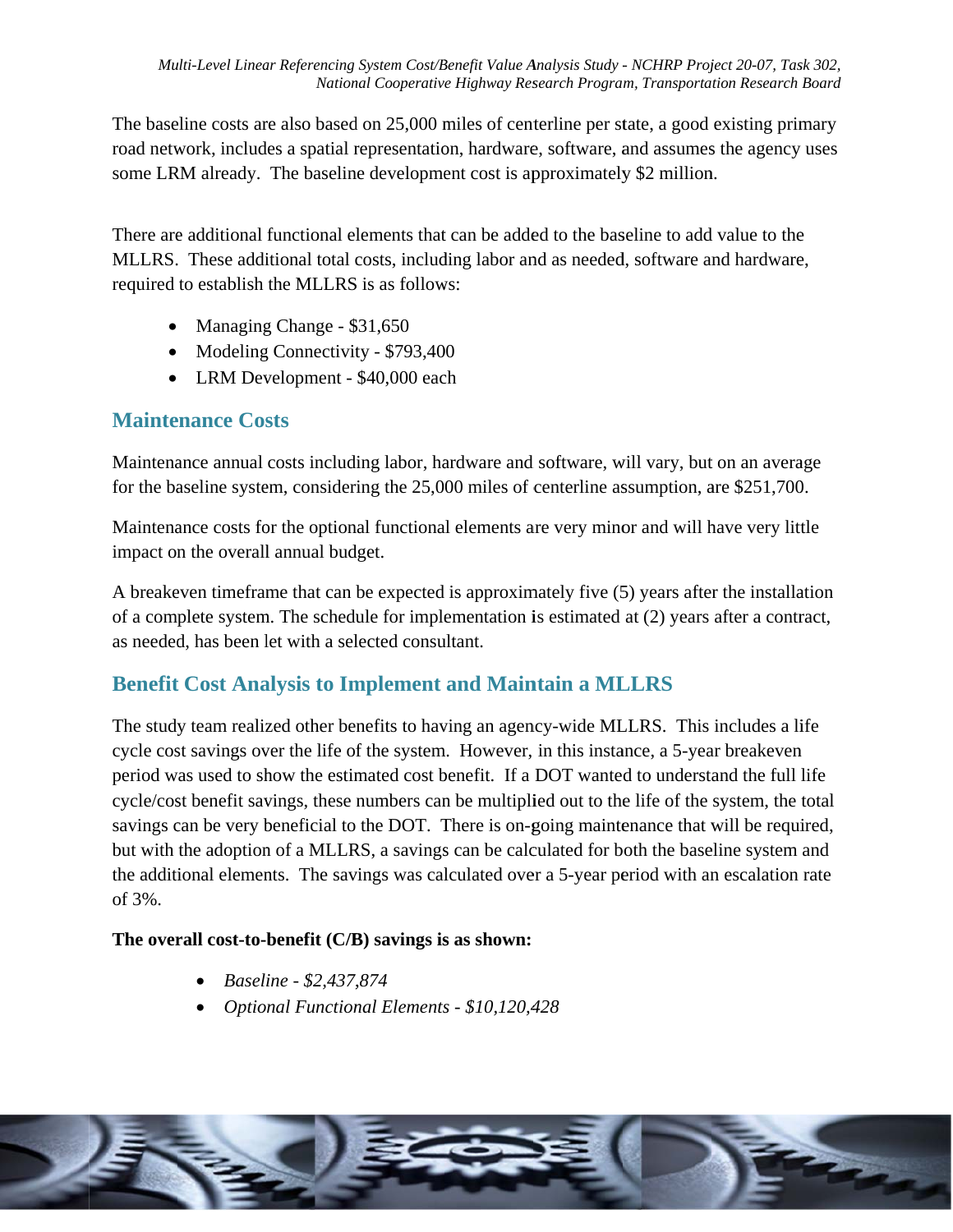When expressed as a C/B ratio, the baseline effort yields a C/B ratio of 1.8:1 while the optional functional elements yield an aggregate 21.4:1 ratio of benefits to cost. These figures were generated from empirical values generated by several of the participating states as workshop generated from empirical values generated by several of the participating states as workshop<br>participants. These aggregate C/B ratios are bound to be different when each particular state is analyzed separately for their own costs versus benefits using their individual operating conditions.

# **Critical Implementation Considerations**

Critical implementation considerations as well as the potential impacts to not implementing a MLLRS need to be considered by each DOT. This is a critical step for the agency as they consider taking the next steps into developing a MLLRS. The agency should be fully prepared to address each of the considerations to ensure success of a MLLRS. A complete listing of these considerations can be found in Chapter 6.

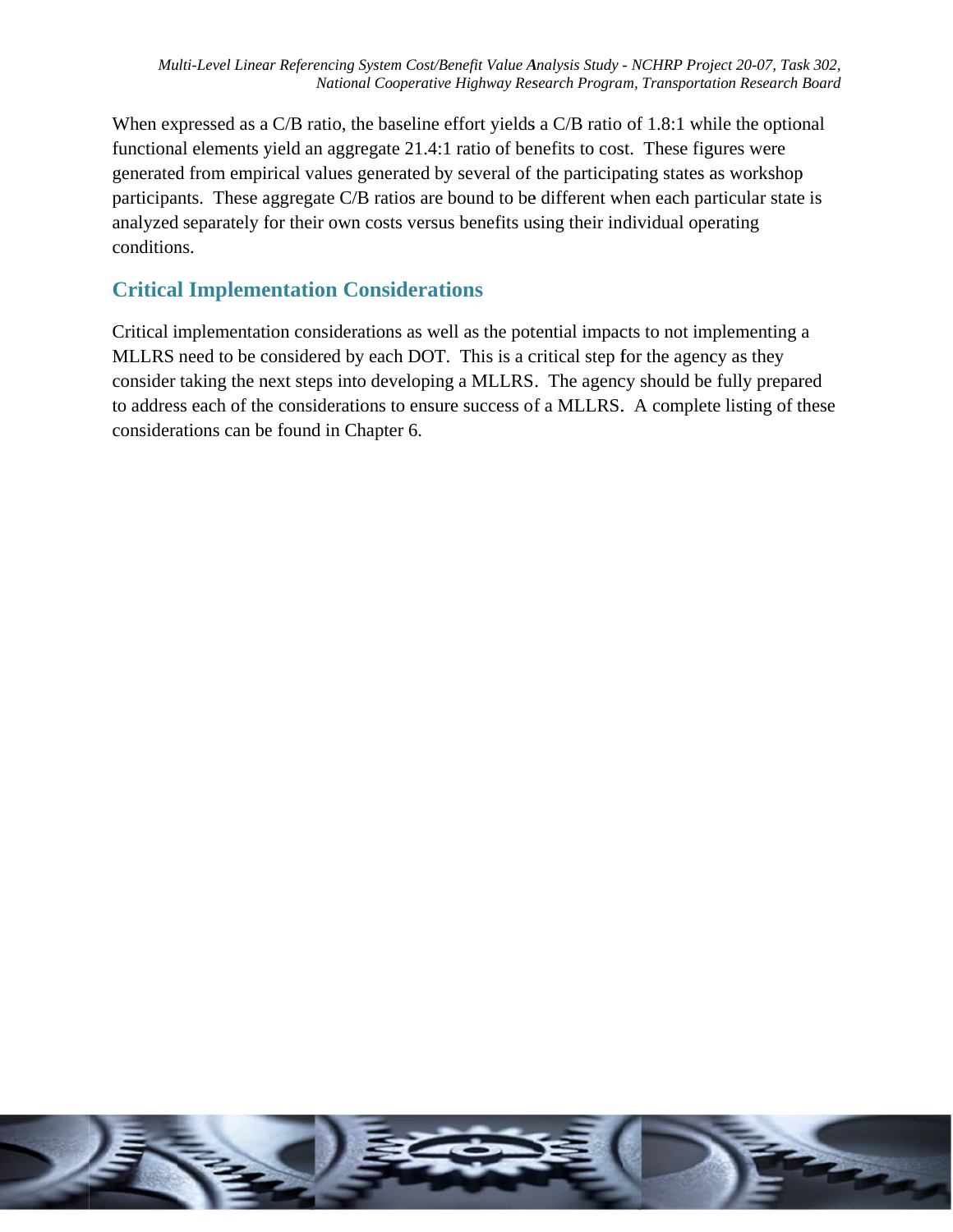# **Chapter 2 – Introduction and Methodology**

# **Problem Statement**

Efficient planning, design, construction and maintenance operations require accurate, dependable and electronically based methods of positioning and locating specific facilities, operations, and needs. These methods must be logically linked with other organizational electronic management systems to optimize overall operational efficiency. Recognizing these objectives, NCHRP Project 20-27 was initiated with the objectives of: (1) establishing consensusbased functional requirements for a multi-dimensional LRS data model for multimodal transportation systems, (2) developing an improved LRS data model, and (3) developing guidelines to implement an improved LRS data model in transportation organizations. The results of that research are published via NCHRP Report 460.



Some states have implemented Multi-Level Linear Referencing Systems (MLLRS) to various degrees. An example is the linear referencing system developed by Iowa DOT that represents state of the art technology in location referencing systems. Iowa DOT nominated this technology to the AASHTO Technology Implementation Group (TIG). This technology was selected by the TIG for marketing assistance and a TIG lead states team was formed to provide helpful information for other State DOTs which are currently, or in the near future, developing a new location referencing system.

Development of a linear referencing system can require several million dollars and several years of resource commitments. The magnitude of resource commitment for a state to implement a linear referencing system requires a credible and quantitative determination of costs and benefits to aid in the decision-making process. Anecdotal information suggests that the rate of return is very substantial, but a more definitive estimation of benefits is critical to inform state DOTs as they are considering making this investment.

# **Research / Value Analysis Study Approach**

The research for this report was conducted using a value analysis study approach and was conducted using team members from state transportation agencies including the Arizona Department of Transportation (ADOT), Caltrans (CT), Iowa Department of Transportation (IADOT), North Carolina Department of Transportation (NCDOT), Maryland State Highway Administration (MSHA), and Minnesota Department of Transportation (MNDOT). Three additional team members included two members from industry representing products and programs for LRS and MLLRS systems. Faculty at Iowa State University's Center for Transportation Research and Education (CTRE) rounded out the team.

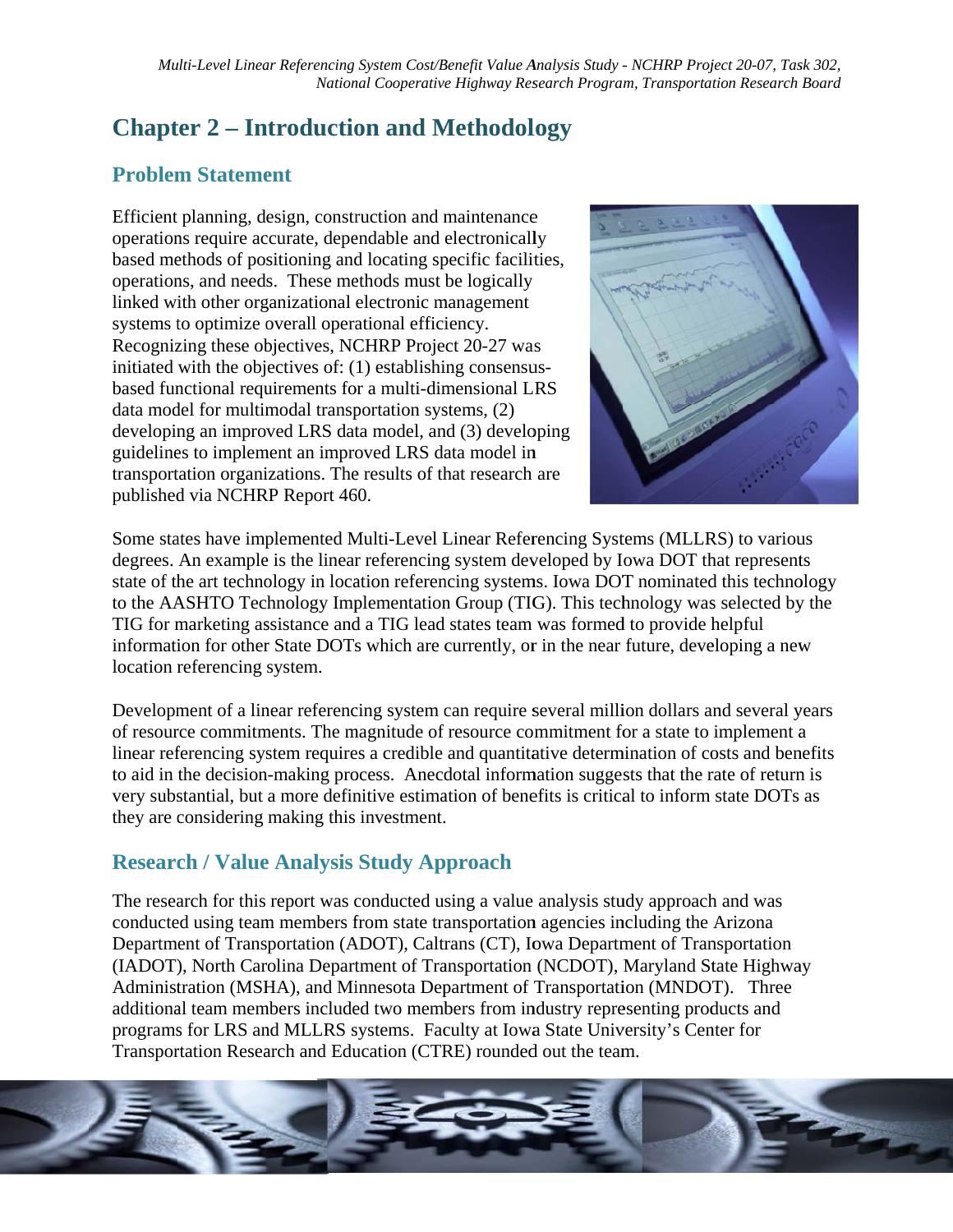Value analysis studies use team members that have experience and expertise in the topic under study. To help the reader better understand what occurred during this study and obtain the necessary background for this report, a description of the SAVE International (formerly known as the Society for American Value Engineers) 6-Step Job Plan used during this study is listed on the next page. The specific outcomes of each of the steps in the job plan can be found in the various chapters of the report.

# **SAVE International Value Analysis (VA) Job Plan**



#### **Step 1 - Information Phase**

This phase of the process allowed the team members to discuss the overall problem statement and to establish the following study elements:

- VA study goals and objectives
- Defined the needs of a MLLRS
- Performance attributes were developed and defined to outline a successful MLLRS
- Defined how a MLLRS is used within state agencies
- A list of VA study assumptions
- Defined the constraints/challenges to implementing a MLLRS

#### **Step 2 - Function Analysis Phase**

The function analysis activity is a recognized VA technique to identify the functions of a successful, fully functioning MLLRS. This ensured that the study team understood what was to be studied and the importance and critical elements of a functioning system.

#### **Step 3 - Creativity Phase**

The study team members discussed the various elements as identified in the function analysis Phase. The team identified the benefits of a MLLRS including qualitative, quantitative and other benefits as well as the cost impacts to implement a MLLRS.

#### **Step 4 - Evaluation Phase**

A traditional evaluation phase was not needed for this study. The elements identified during the function analysis and creativity phases provided additional information to aid the team in the development phase.

#### **Step 5 - Development Phase**

The development phase included further defining and then refining the objectives as stated above. This included identifying, defining and quantifying the uses, benefits, costs and implementation impacts.

#### **Step 6 – Presentation Phase**

It was not necessary to complete the presentation phase for this study.

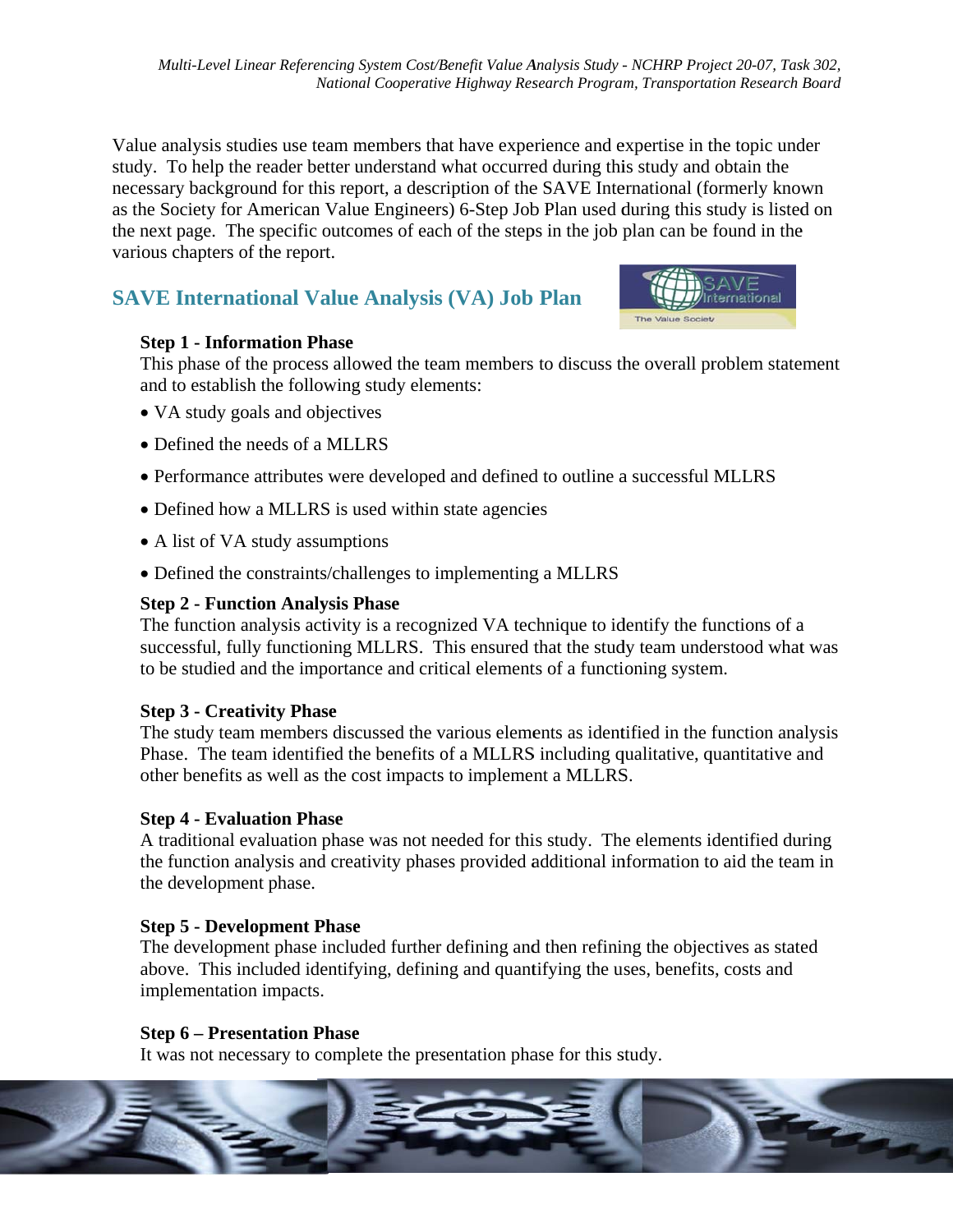# **Chapter 3 – Measures of MLLRS Success**

# **Introduction**

As the study began, it was important for the study team to have a shared understanding of the reasons or needs for implementing a MLLRS within a state agency. Several elements include an understanding of need, the defined performance measures for a successful system, and the benefits to be obtained by implementing a MLLRS.

# **Needs for Implementing a MLLRS in Your Agency**

- $1)$ A Data and information are more readily available from different sources which references the same linear datum.
- $(2)$ Improvements are made related to quality, timeliness, and the efficiency in many reports which are often required to meet a state's internal mission and/or needs as well as external requests and mandates,
- Improve analysis leading to more data-driven decision support which will also lead to  $3)$ more consistency in the decision-making process within the agency over time,
- $4)$ Improve communication within the agency across departments and greater involvement with other agency partners and stakeholders by sharing information,
- The ability to improve customer service by allowing information and data to be more  $5)$ readily accessed and disseminated in a more timely manner,
- $6)$ Able to integrate with legacy systems and ultimately eliminate dependencies on obsolete technology,
- 7) Establish standards to increase LRS consistency throughout the agency and industrywide, and
- Lower the life cycle cost impacts of system ownership. 8)

# **How Must a MLLRS Perform**

A successful MLLRS requires many things. This is one of the important issues to understand when endeavoring to develop a successful system. The following list represents the necessary performance attributes, each with a definition that should be considered when deciding on the best approach for the agency.

#### **Performance Attributes**

The following attributes will garner user acceptance of MLLRS by helping to reduce customer complaints and to gain high-level champions to maintain organizational support.

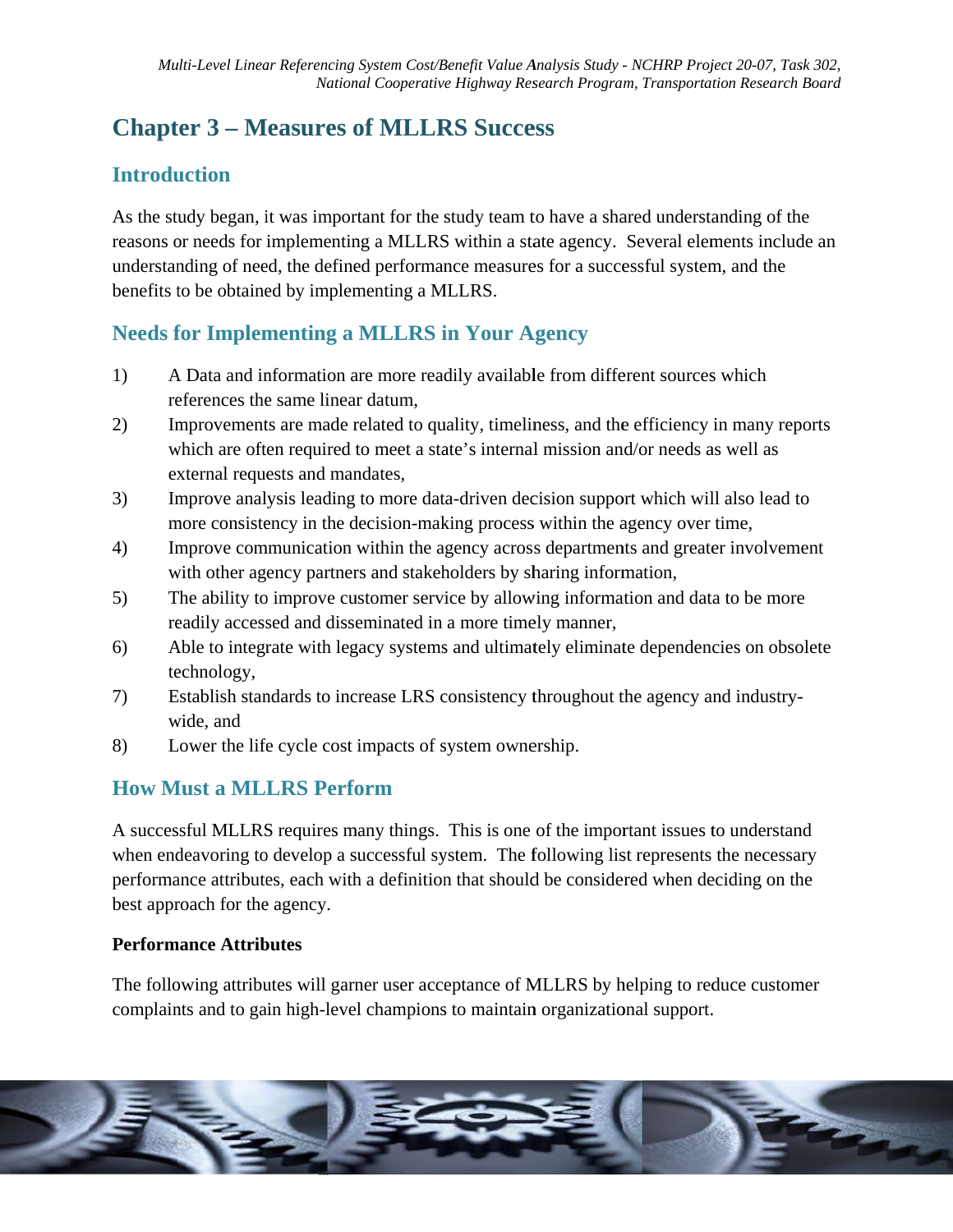- $1)$ User transparency - Location data will automatically populate with minimal additional manual resources needed; other thematic information is automatically accessed when it shares the same linear datum
- **Responsiveness** A reasonable amount of elapsed processing time based on the request  $(2)$
- $3)$ **Time Savings** – Improvements to reporting requirements based on needs and cycles, data reconciliation, analysis, data entry, and usage
- **Data Governance** Eliminates or minimizes the duplication of data, ensures consistency 4) of data and promotes database usage versus the use of spreadsheets, and provides an understanding of data through use of metadata
- **Quality Data** To ensure accuracy, consistency and stable referential integrity to the  $5)$ underlying linear datum
- **Ease of Maintenance** Reduction in time (hours) used to manage change propagation  $6)$ when the linear datum is updated
- $7)$ **Improved Business/Operational Unit Use** – an increase in use is defined as the number of system hits and the number of business/operational units using the system
- 8) **Ease of Integration** – Level of effort and time required to integrate with existing systems, accommodating propagation of linear datum change, data validation, and extensibility to support other modes like pedestrian, bicycle, rail, and bus, as well as be extensible to other local, regional and federal agencies

# **Expected Outcomes or Benefits from a MLLRS**

When implementing an MLLRS in the agency there are many benefits to be attained. These are identified as Quantitative, Qualitative, and Other. The following lists the benefits that should be expected, especially if the performance attributes, as identified above, are established and applied.

#### **Assumptions for Developing Benefits**

While developing both the quantitative and qualitative benefits, it was important to identify several assumptions and definitions of the baseline element versus two optional functional elements. They include:

- 1) There are two hourly rates, one is a blended rate of consultant costs and civil service costs and is \$150.00 per hour, the second is a civil service rate of \$50.00 per hour.
- 2) Baseline this originally represented a simple visualization of data from various business/operational units using different LRMs. The definition ultimately expanded to reflect that COTS GIS software can easily overlay (or integrate) data from different LRMs once those LRMs are able to reference the linear datum. Therefore, baseline objectives include the "integration of data" as the end goal of a baseline system.

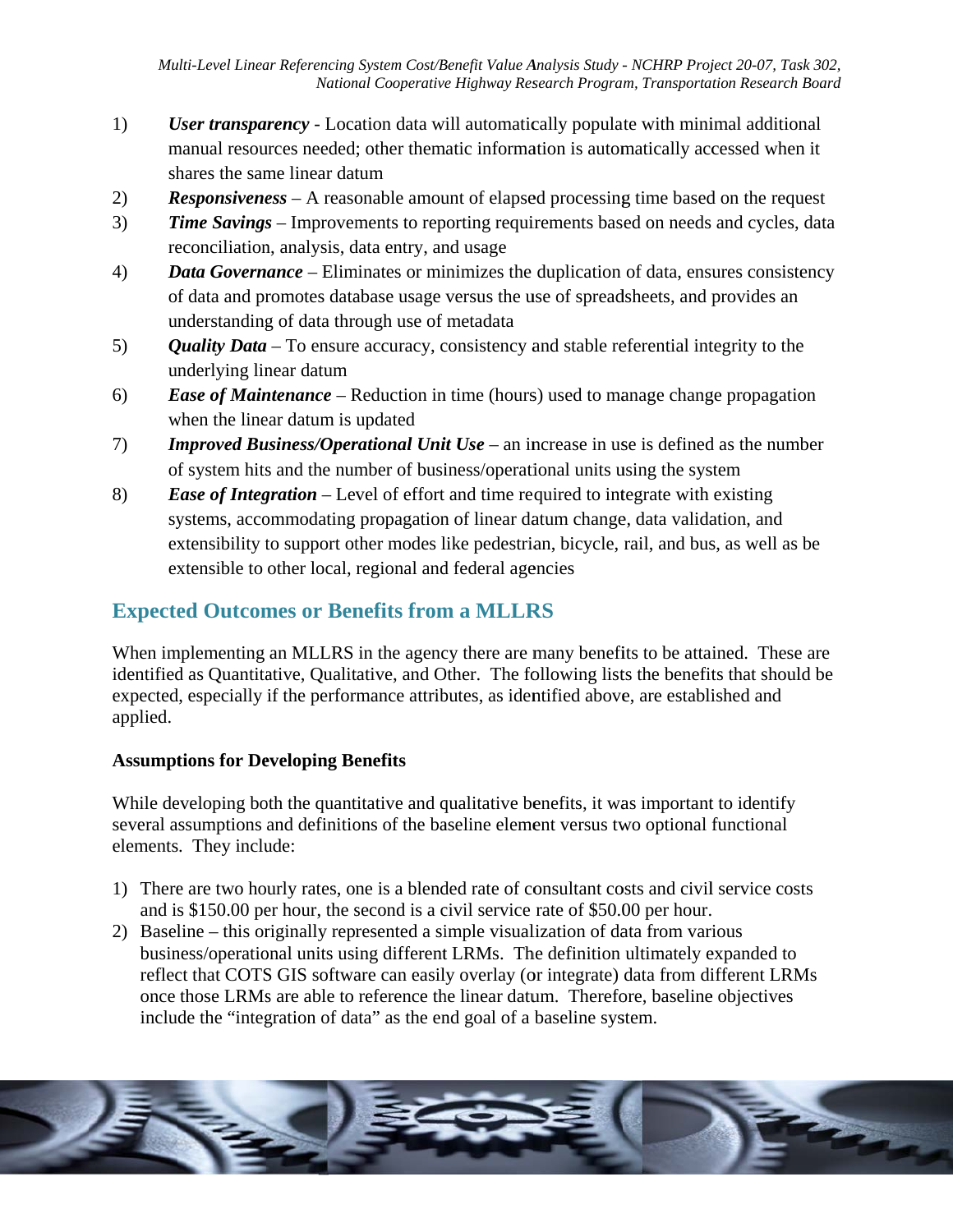- 3) Manage Change this optional functional element pertains to system-to-system edits carried out on the linear datum – and the cascading and propagating of changes to the events using the MLLRS.
- 4) Model Connectivity multiple routable networks including differing modes (bicycles, trucks, transit, etc.) which interconnect to represent realistic travel movements. This optional functional element essentially enables the "multiple network representations" in NCHRP Report 460 to be an additional working functionality delivered in the NCHRP data model.
- 5) Scoring of additional optional functional elements is based on a cumulative benefit of the baseline and the optional elements.
- 6) The complexity of the additional optional functional elements may increase overall complexity, but users that do not need access to the optional functional elements will not be exposed to the complexity to maintain ease of use.

# **Ouantitative Benefits**

- $1)$ Quantitative benefits are defined by saving time and costs including:
	- a. A reduction in GIS staff hours by increasing efficiencies for maintaining a linear datum, integrating multiple linear referencing methods to that datum, and analyzing the validity of LRS data.



- b. A reduction in operational staff hours by increasing efficiencies in the day-to-day operations by providing additional valuable services within the organization, and/or reducing overall operational costs (i.e. fuel, wear and tear, material uses, etc.)
- c. A reduction in administrative hours provided by other departments within the agency by increasing efficiencies of the business/operational units which use the MLLRS or are involved in maintaining, integrating and analyzing business data.
- d. Business/operational unit improvements are identified with the optional functional elements and not specifically with the baseline. Savings in staff hours are described below:
	- i. Safety improvements by increasing efficiencies through the identification of safety related information for both active and reactive safety improvement measures.
	- ii. Reduce the level of risk due to litigation by improving access to the data needed to support the agency's position, i.e. environmental, tort liability, safety, and others.
	- iii. Reduce impacts during construction by improving access to data which would allow a reduction in change orders during construction. This would allow the agency to identify impacts, i.e. utilities, right of way, etc., in a more timely manner.

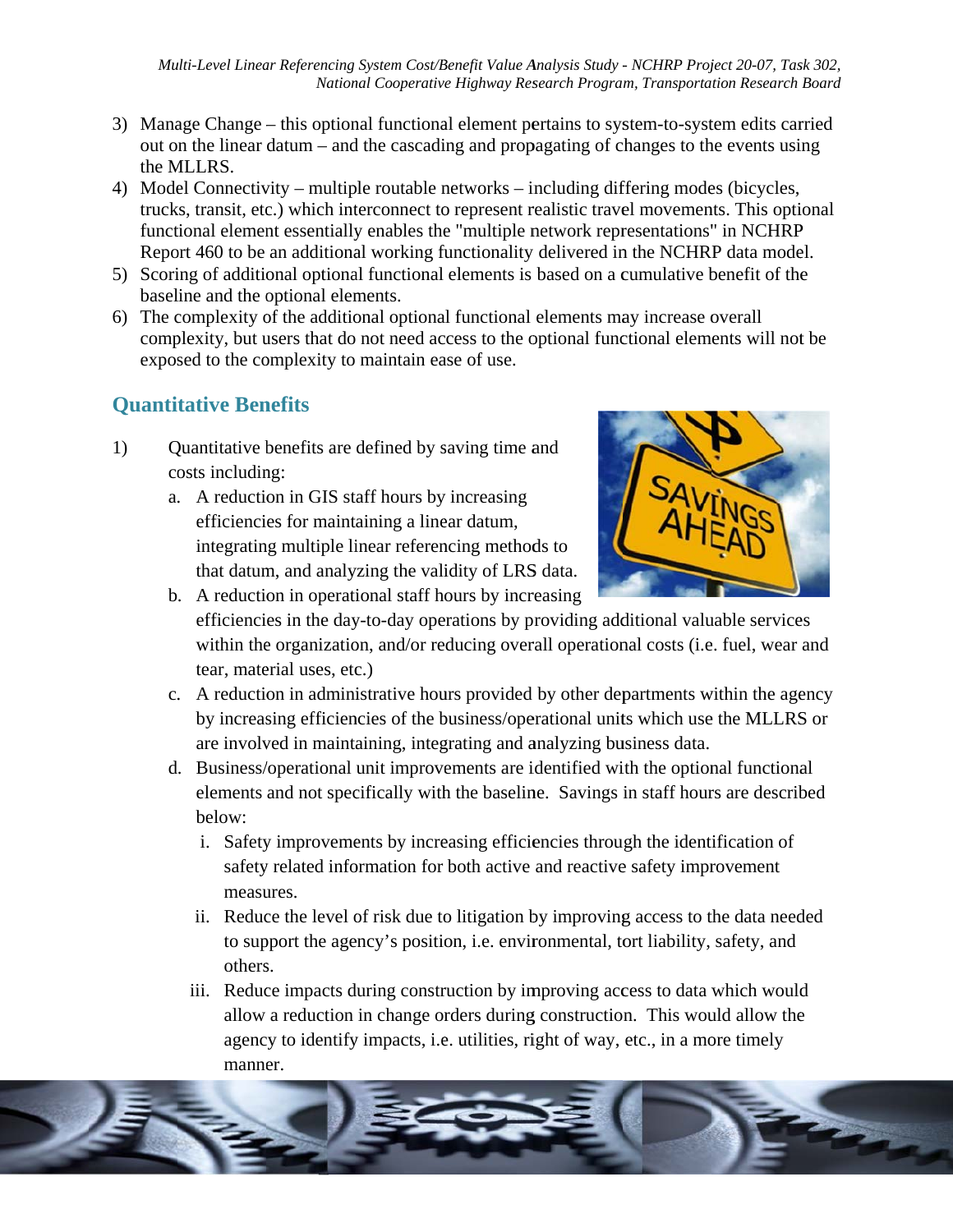- iv. Reducing impacts to maintenance departments by improving access to data that is necessary to reduce operational activity costs.
- v. Reducing impacts to overall project costs by improving access to data that will improve planning and design by creating less impacts and improved communication with the public.
- e. An improved stewardship of data by providing the agency with the ability to automate the synchronization of business data using MLLRS leading to a more efficient use of staff hours.
- f. In order to determine the annual savings for the business/operational units, sample budgets were established for the identified business/operational units.
- $(2)$ **Table 1** represents the quantitative benefits for the baseline and the optional functional elements for the MLLRS for reduced staff hours, operational hours and hours used by other departments. The numbers in the table are represented as a benefit savings per FTE that is employed working on the system. As an example, Iowa DOT has 2.5 FTE's in the GIS branch which would account for a \$25,000 savings per year in the reduction of staff hours. Since DOTs will typically provide cross-trained redundancy to accommodate potential staff turnover, there might never be less than two staff dedicated to MLLRS datum maintenance and related tasks – regardless of the length of centerline mileage. However, the typical MLLRS staff would be capable of also providing more general GIS and spatial information services to the organization allowing them to work on other initiatives within the department – adding further value that may also be quantified.
- $3)$ **Table 2** represents the quantitative annual benefits for the baseline and the optional functional elements for the improvements to business/operational units working with the MLLRS. The representative business/operational units used during this study include safety improvements, reduced level of risk for litigation, reduced impacts to a project and reduced maintenance costs. The numbers represent an overall cost savings based on a percentage of the transportation department's overall budget for that business unit. (The budget shown below in Table 2 is based on a sample budget and used only to represent the possible cost and savings.)
- **Table 3** is a sample representation of savings for Caltrans in their various business/  $4)$ operational units.

| <b>Benefits</b>                  | <b>Manage Change</b><br><b>Baseline</b> |                   | <b>Model</b>        |
|----------------------------------|-----------------------------------------|-------------------|---------------------|
|                                  |                                         |                   | <b>Connectivity</b> |
| <b>Reduced Staff Hours</b>       | $$10,000$ per FTE                       | $$10,000$ per FTE | \$10,000 per FTE    |
| <b>Reduced Operational Hours</b> | \$20,000 per FTE                        | \$20,000 per FTE  | \$20,000 per FTE    |
| Reduced Hours for other          | $$2,000$ per FTE                        | \$2,000 per FTE   | \$2,000 per FTE     |

#### Table 1 – Ouantitative Annual Benefits/Savings for Baseline MLLRS

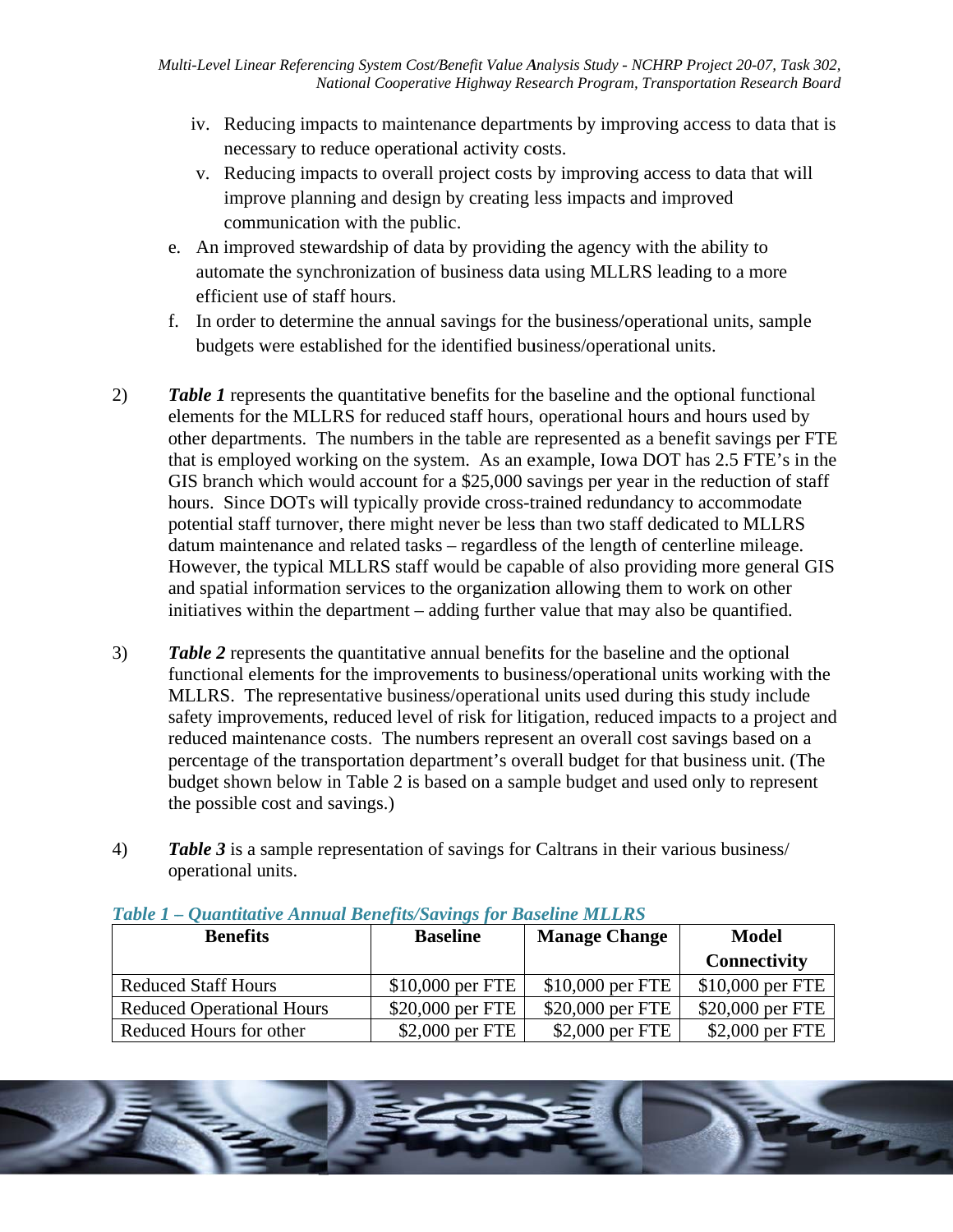| $\sim$ $\mathbf{S}$<br><b>Benefits</b> | <b>Sample</b> | <b>Baseline</b> | <b>Manage</b> | <b>Model</b>        |
|----------------------------------------|---------------|-----------------|---------------|---------------------|
|                                        | <b>Budget</b> |                 | <b>Change</b> | <b>Connectivity</b> |
| <b>Safety Improvements</b>             | \$20,000,000  | .07%            | .09%          | .10%                |
|                                        |               | \$14,000        | \$18,000      | \$20,000            |
|                                        |               |                 |               |                     |
| Reduced Level of Risk for              | \$50,000,000  | 1.8%            | 1.8%          | 1.8%                |
| Litigation                             |               |                 |               |                     |
|                                        |               | \$900,000       | \$900,000     | \$900,000           |
| <b>Reduced Impacts to Projects</b>     | \$300,000,000 | .08%            | .08%          | .08%                |
| ( <i>i.e.</i> Construction)            |               |                 |               |                     |
|                                        |               | \$240,000       | \$240,000     | \$240,000           |
| <b>Reduced Maintenance Costs</b>       | \$50,000,000  | .07%            | .10%          | .10%                |
|                                        |               |                 |               |                     |
|                                        |               | \$14,000        | \$50,000      | \$50,000            |

Table 2 - Quantitative Annual Benefits for Sample Business/Operational Unit Improvements/ **Savings** 

Table 3 - Sample Caltrans Annual Benefits for Business/Operational Unit Cost **Improvements/Savings** 

|                              |                 |                 |                      | <b>Model</b>        |
|------------------------------|-----------------|-----------------|----------------------|---------------------|
| <b>Benefits</b>              | <b>Budget</b>   | <b>Baseline</b> | <b>Manage Change</b> | <b>Connectivity</b> |
| Safety Improvements          | \$117,000,000   | \$81,900        | \$105,300            | \$117,000           |
| <b>Reduced Litigation</b>    |                 |                 |                      |                     |
| Costs                        | \$800,000,000   | \$14,400,000    | \$14,400,000         | \$14,400,000        |
| <b>Reduced Project Costs</b> | \$6,400,000,000 | \$5,120,000     | \$5,120,000          | \$5,120,000         |
| <b>Reduced Maintenance</b>   |                 |                 |                      |                     |
| Costs                        | \$1,800,000,000 | \$1,260,000     | \$1,800,000          | \$1,800,000         |
| <b>TOTAL</b>                 | \$9,117,000,000 | \$20,861,900    | \$21,425,300         | \$21,437,000        |

### **Qualitative Benefits**

Qualitative benefits are difficult to quantify but are as important to understand as the quantitative benefits. Implementing a MLLRS should also provide the following qualitative benefits:

 $1)$ *Ease of use/accessibility* – This occurs through the completion of more timely and consistent reports by being able to access more information and interrelate different themes of data, thereby improving service to customers.



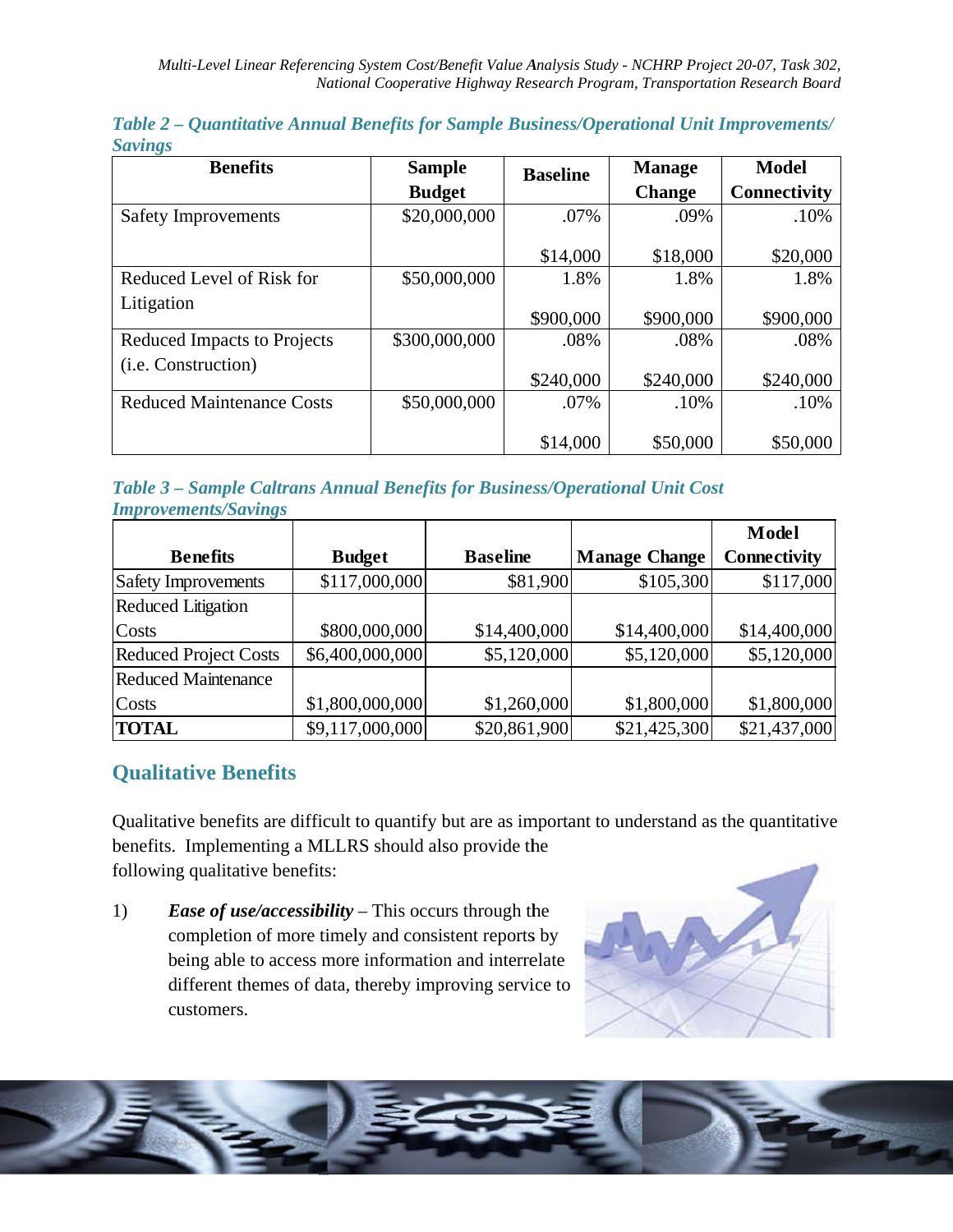- $(2)$ **Flexibility/Integration** – The ability to share data and information throughout the DOT, including local, state and federal agencies based on common methods of relating to a linear datum. This will allow the coordination of inter-agency investments in data and information resources.
- $3)$ **Quality of data** – Provides for accurate, consistent and complete data sets to support further data collection, data driven decision support, and the elimination of institutional barriers to sharing data and information.
- 4) **Internal/external collaboration** – An increase in collaboration and cooperation among political jurisdictions, private organizations and internal organizational units for the benefit of the public.
- $5)$ **Data-driven decision support** – Ensures that decisions are made in a manner more responsive to factual information based on all available data, by inter-relating the data through the use of the MLLRS.

In the evaluation phase and the development phase of this study, objective criteria were developed to aid in the evaluation of the various qualitative benefits of the MLLRS. Each of the qualitative benefits was then ranked based on an improvement gained for adding the baseline MLLRS – and then adding the subsequent optional functional elements. The rankings are as follows:

#### $3 = High\, Important$  $2 = \textit{Modern}$  Improvement  $1 = Low$  Improvement

| <b>Benefits</b>                 | <b>Baseline</b> | <b>Manage</b> | <b>Model</b> |
|---------------------------------|-----------------|---------------|--------------|
| Ease of Use/Accessibility       |                 |               |              |
| Flexibility/Integration         |                 |               |              |
| <b>Quality of Data</b>          |                 |               |              |
| Internal/External Collaboration |                 |               |              |
| Data Driven Decision-making     |                 |               |              |

Table 4 - Qualitative Benefit Ratings for Baseline and Optional Functional Elements

# **Other Opportunities/Benefits**

- $1)$ The continual advances in technology make this a better time to adopt an MLLRS.
	- a. It will be less expensive to adopt it now though the benefits will be delayed until MLLRS actually is implemented.
	- b. Easier to visualize data with each newer generation of GIS software.
- $2)$ MLLRS is implemented with an enterprise architecture and thereby facilitates the breakdown of departmental silos internal to many agencies. There is a feeling that "if you build it, they will come". Other business/operational units will be attracted to the MLLRS if it is available and they understand the benefits to be obtained through its

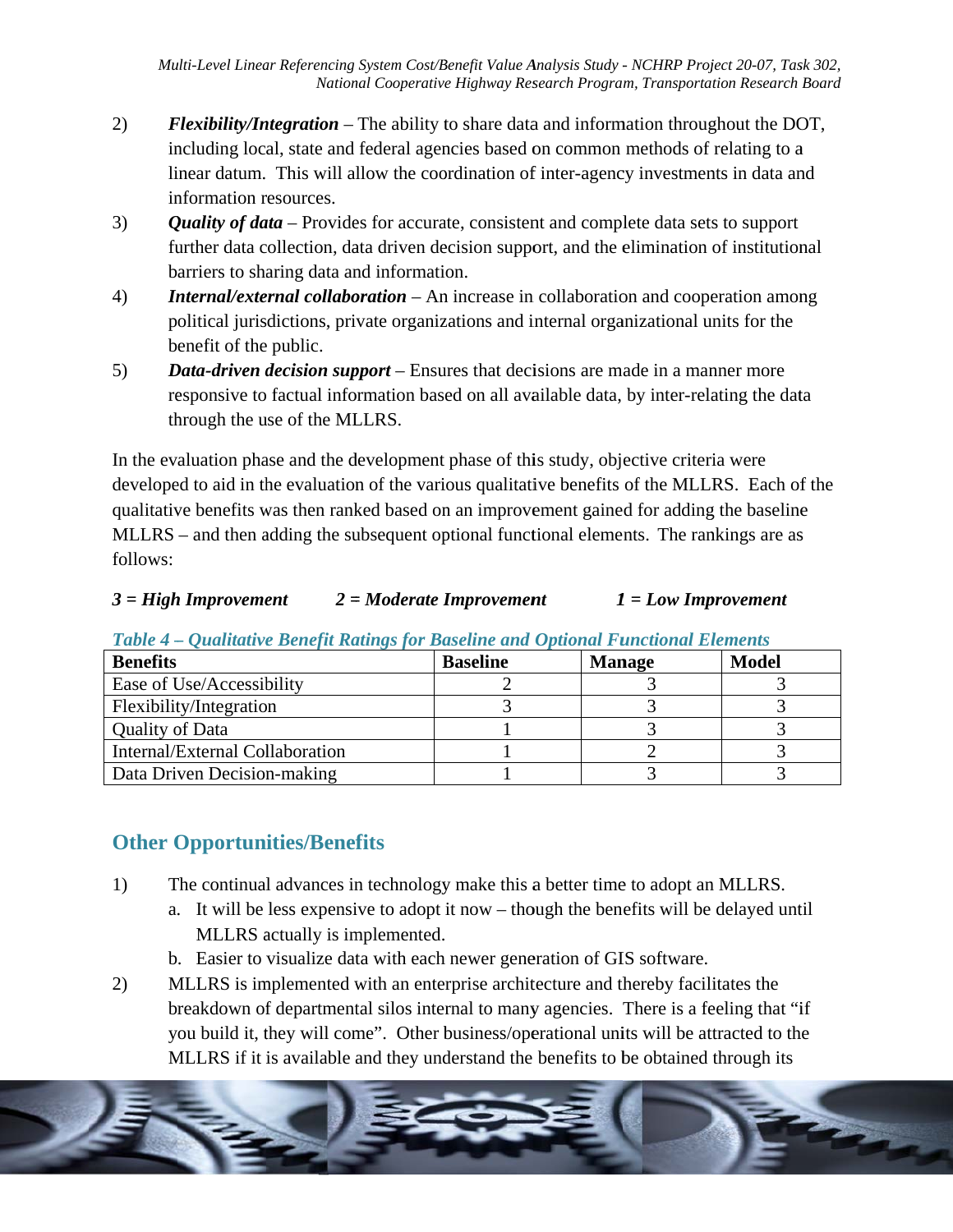adoption and use.

- $3)$ It is now more possible to exploit external resources to help build a case for MLLRS (i.e. Google Earth and cloud-based web services) prior to making full capital commitments for the purpose of pilot projects.
- $4)$ With today's mobile advances, there is an increased opportunity for integrating MLLRS into the field operations.

#### A sample of typical benefits to be gained by implementing a MLLRS is taken from the **Iowa DOT (IADOT) report:**

"The LRS approach at IADOT will provide benefits even while the LRS is being implemented. The LRS implementation strategy breaks the LRS down into components, so some of the LRS can be operating while other components are not yet implemented. The implementation plan includes end user application development projects, thus allowing benefits to be realized as soon as possible. Many current and future information systems development projects that are not part of the LRS implementation plan will also benefit from applying the LRS as part of their solution. The LRS approach also allows the DOT business areas to find benefits without having to completely redesign existing systems. This is quite different from other enterprise system integration solutions (e.g., enterprise resource planning (ERP) and data warehousing efforts)."

"The LRS approach defined for Iowa DOT is a very good approach to meet the DOT data integration needs identified above. It is based on sound information systems development practices and industry-accepted approaches to the problem. The cost of the LRS is very comparable to what other state DOTs are investing to implement their LRS. The price includes investments that will also benefit the GIS program, Geographic Information Management System (GIMS), and technology and related training to be used on other business applications. If the DOT does not implement the LRS, the DOT will still expend the money and effort to meet the DOT's data integration needs. However, the effort will most likely continue as it does today: disjointed and duplicative, with certain requirements not being met."

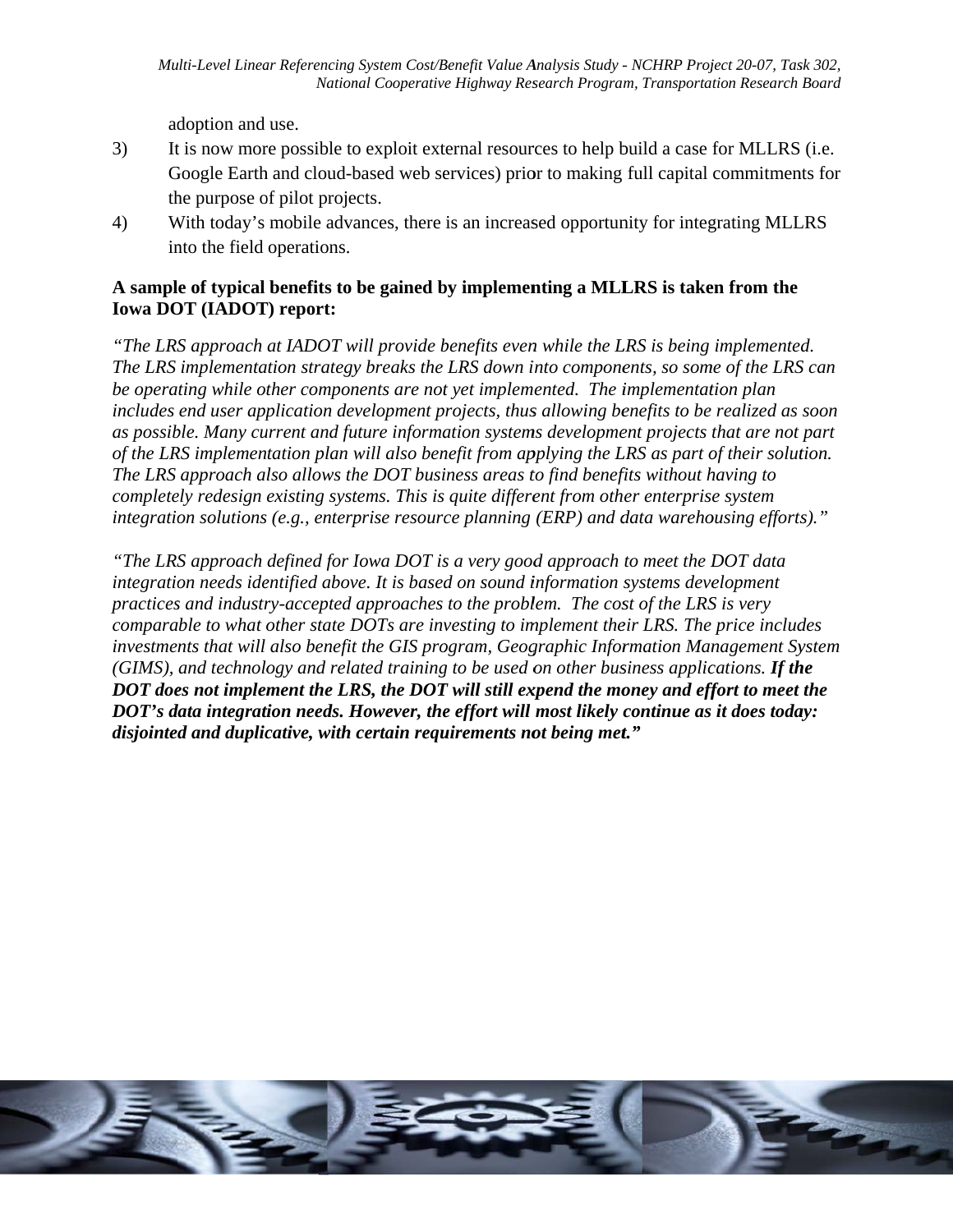# **Chapter 4 – Defining the Use and Functions of a MLLRS**

Ten core functional requirements were synthesized from the results of the NCHRP 20-27(3) workshop. These core functional requirements form the essence of the MDLRS data model. Supporting each functional requirement is a set of functional specifications. The following is a list of the ten functional requirements from section 1.6 of NCHRP Report 460:

**Functional Requirements I: Spatiotemporal Referencing Methods - A comprehensive,** multi-dimensional LRS data model must support the location, place, and position processes for objects and events in three dimensions and time relative to the roadway.

Functional Requirements II: Temporal Referencing System/Temporal Datum – A comprehensive, multi-dimensional LRS data model must accommodate a temporal datum that relates the database representation to the real world and must provide the domain for transformations among temporal referencing methods.

**Functional Requirements III: Transformation of Data Sets** – A comprehensive, multidimensional LRS data model must support transformation among linear, non-linear, and temporal referencing methods without loss of spatiotemporal accuracy, precision, and resolution.

**Functional Requirements IV: Multiple Cartographic/Spatial Topological Representations –** A comprehensive, multi-dimensional LRS data model must support multiple cartographic and topological representations at both the same level and varying levels of generalization of transportation objects.

Functional Requirements V: Resolution - A comprehensive, multi-dimensional LRS data model must support the display and analysis of objects and events at multiple spatial and temporal resolutions.

**Functional Requirements VI: Dynamics** – A comprehensive, multi-dimensional LRS data Functional Requirements VI: Dynamics – A comprehensive, multi-dimensional LRS data<br>model must support the navigation of objects in near real time and contingent on various criteria, along a traversal in a transportation network.

**Functional Requirements VII: Historical Databases - A comprehensive, multi-dimensional** LRS data model must support regeneration of object and network states over time and maintain the network event history.

**Functional Requirements VIII: Accuracy and Error Propagation - A comprehensive, multi**dimensional LRS data model must support association of error measures with spatiotemporal data at the object level and support propagation of those errors through analytical processes.

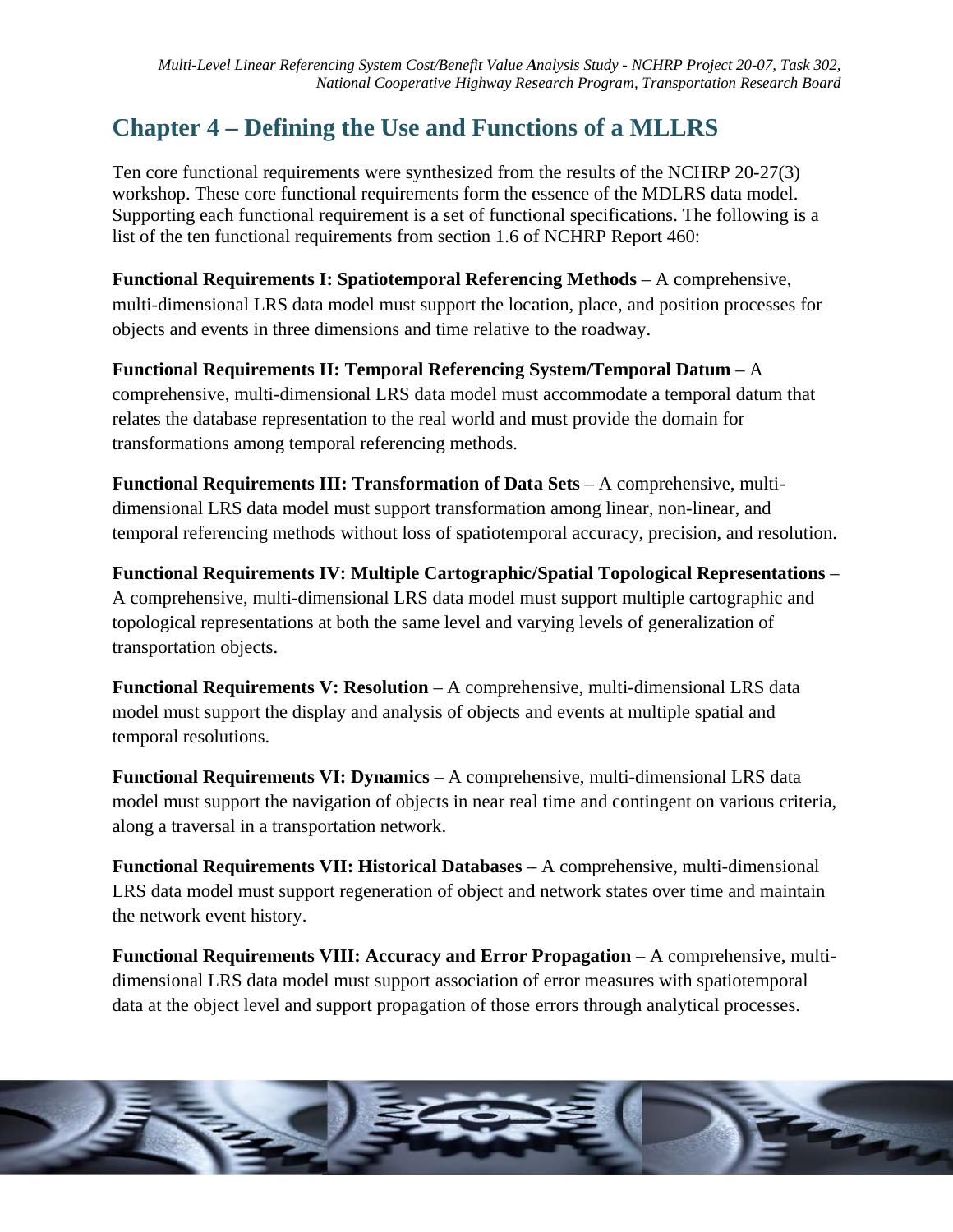Functional Requirements IX: Object-Level Metadata – A comprehensive, multi-dimensional LRS data model must store and express object-level metadata to guide general data use.

**Functional Requirements X: Temporal Topology/Latency – A comprehensive, multi**dimensional LRS data model must support temporal relationships among objects and events and support the latency of events (i.e. the difference in time between scheduled events and actual events occurring at a particular location).

# **MLLRS Function Analysis**

A VA Study is predicated on the discussion of functions, as described in Chapter 2. The functional requirements from Report 460 were also considered as the basis for implementing a fully functioning MLLRS under this VA Study. It is important to differentiate that function analysis in a VA Study is not directly associated with the list of functional requirements presented in Report 460.

Also, the discussion during the Step 1 Information Phase of the VA Study constrained the team to regard "multiple LRMs" as the prime differentiating factor between MLLRS and singular LRS - the listing of ten functional requirements from Report 460 could not be regarded in its entirety.

Therefore, the study team identified all of the functions that were required for a fully functioning MLLRS under the constraints of our VA study. The team then identified what functions are required in the baseline system and what functions were optional functional elements. Functions are listed in essentially two words, shown as an active verb and a measurable noun. A simple verb/noun description ensures complete understanding of the functions of the system. Function analysis is completed as a brainstorming effort. Note that some of the identified functions are repetitious or overlapping. The overall functions for a fully functioning MLLRS (compared to singular LRS) are listed below in the order that they were generated by the study team (down columns from left to right).

#### **Table 1 - Function Analysis**

| Minimize Redundancy            |
|--------------------------------|
| <b>Optimize Efficiencies</b>   |
| <b>Model Reality</b>           |
| <b>Store Datum</b>             |
| <b>Ensure Better Decisions</b> |
| <b>Integrate Data</b>          |
| Manage Change                  |
| <b>Identify Locations</b>      |
| <b>Reduce Impacts</b>          |
| <b>Integrate Systems</b>       |
| <b>Translate Positions</b>     |

| <b>Enhance Cartography</b>  |
|-----------------------------|
| <b>Maintain Datum</b>       |
| Leverage Investments        |
| <b>Improve Accuracy</b>     |
| <b>Support Temporality</b>  |
| Support Business/           |
| <b>Operational Units</b>    |
| <b>Enable Visualization</b> |
| <b>Save Money</b>           |
| <b>Associate Attributes</b> |
| Save Time                   |
|                             |

**Improve Relationships Ensure Consistency** Define Routes **Establish Framework Stabilize Location Support Multi-modes Model Connectivity Enhance LRS Support Design Useable API** 

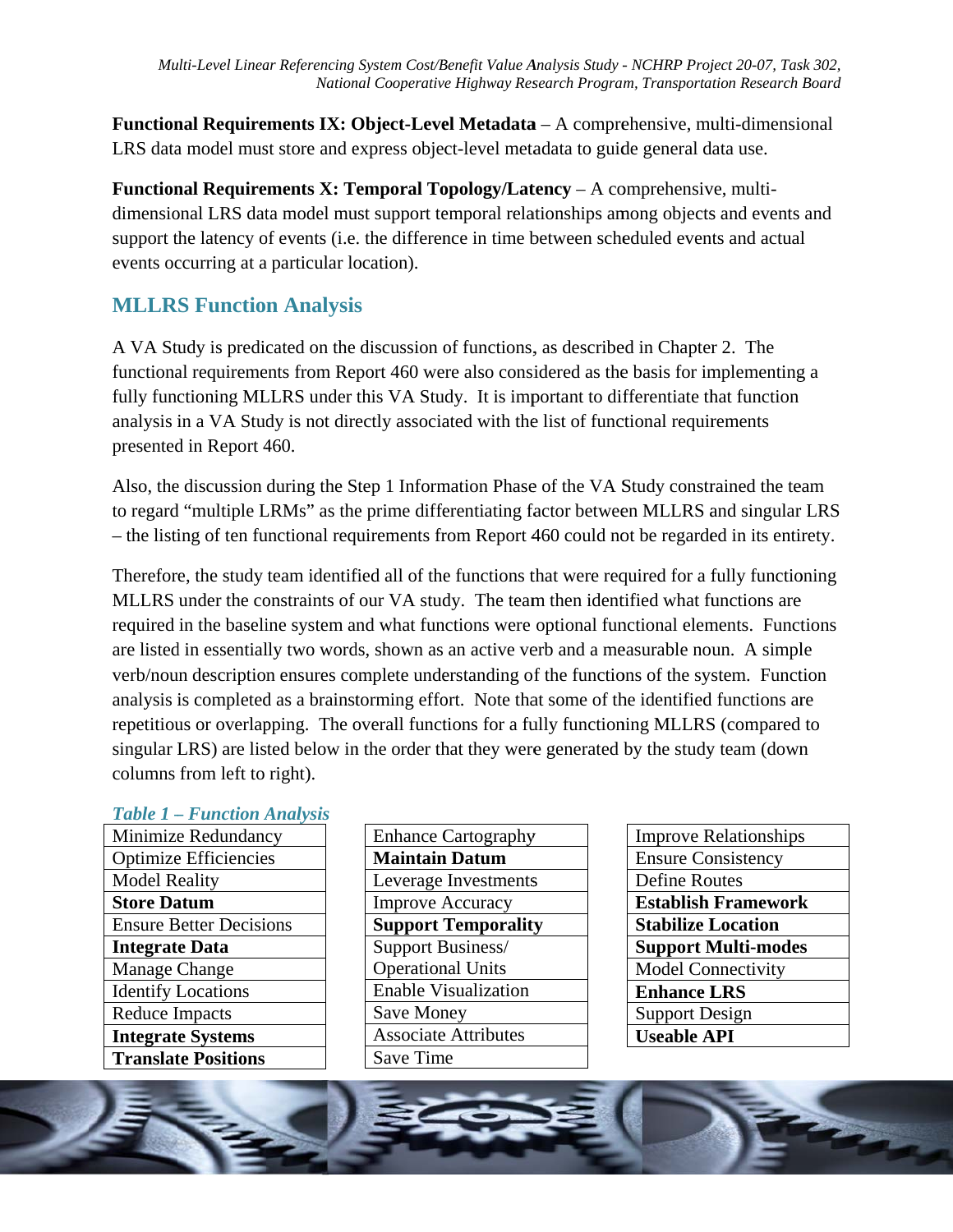The study team used a scoring process and identified the **baseline functions** necessary for a MLLRS (minimum required) to establish a useable system. The two-word functions that received a score of 5 votes or more are listed in **bold** in **Table 1** above.

Team members were then assigned to define each of the 11 baseline functions. Those descriptions were then consolidated into the following narrative which describes the Baseline Functions (shown in bold):

The MLLRS must store a **linear datum**. The datum is the complete set of anchor sections and anchor points constituting a mutually exclusive and totally exhaustive ordered set of linear



locations. The MLLRS must **integrate data** by providing a mechanism to correlate data from systems that use different referencing methods. Ultimately, the MLLRS can integrate systems as legacy systems are replaced with contemporary systems that are designed to use the MLLRS directly. As long as location or spatial referencing methods can be related to the datum – disparate systems can **translate positions** among the multiple potential levels of the system.

The MLLRS must also include functionality to maintain the datum with regards to changes in the transportation network and evolving business applications. Evolving business applications since earlier versions of NCHRP 20-27 elevated the need for MLLRS to support **temporality** – thereby enhancing the linear datum with beginning and ending date-time values that specify the operational status of the elements of the network (hence datum). This can be translated to the time-based events that are managed in the business applications.

In NCHRP  $20-27(3)$  the network is tied to the linear datum through linear referencing methods. An **established framework** provided by MLLRS should allow for the ability to add LRMs as they are determined to be necessary.

The MLLRS must stabilize location of objects and events when a transportation system is changed. The correctness and the accuracy of spatial location of objects and events must not be compromised when routes (or segments thereof) are renamed, renumbered, realigned, extended, retired, or obliterated.

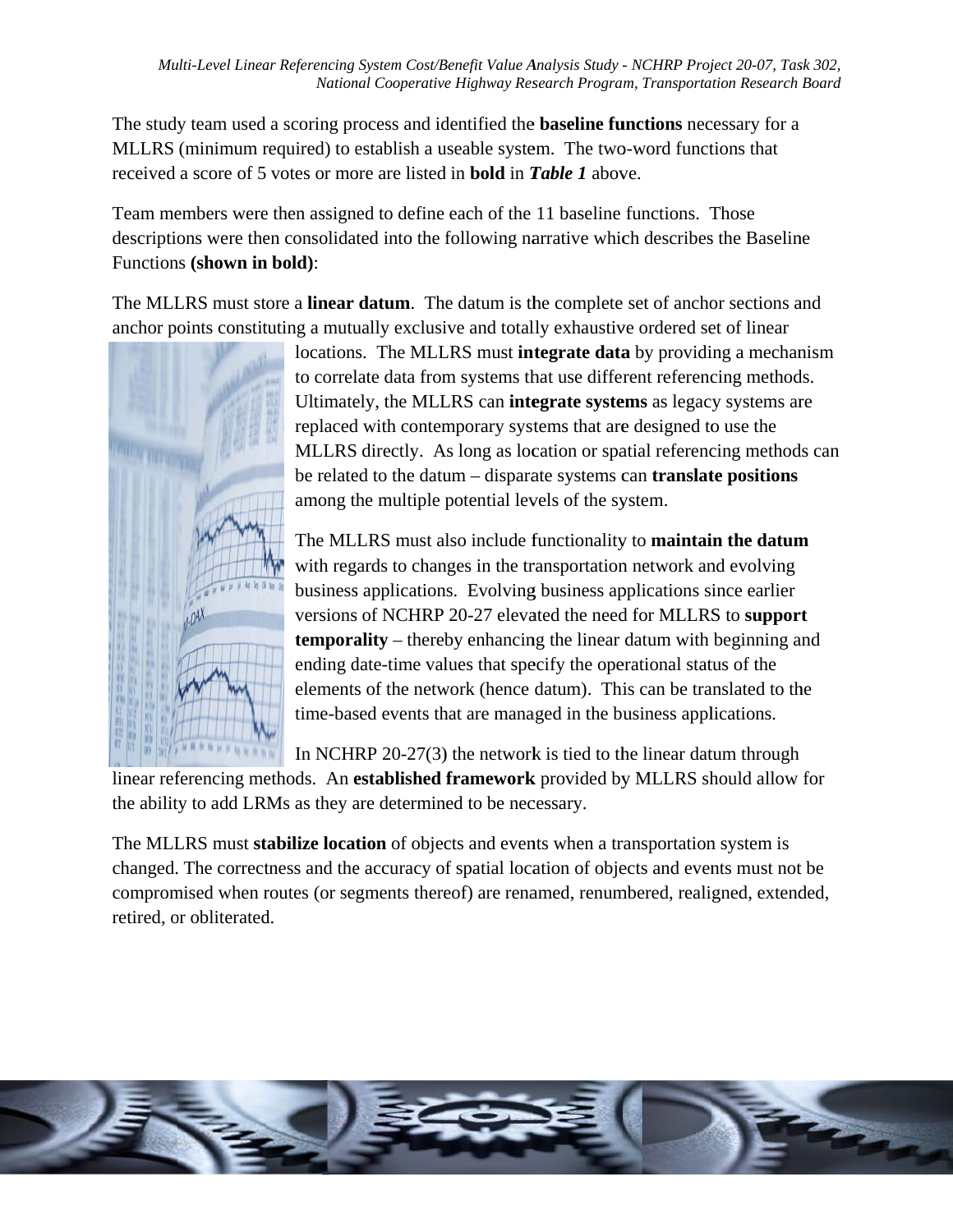By virtue of multiple LRMs, the MLLRS will naturally enhance LRS as it provides support for multiple modes (rail, transit, pedestrians, bike paths, and airports in addition to roads).

Finally, the MLLRS needs to have a **useable application programming interface** (API) which delivers the full MLLRS maintenance abilities to the GIS/LRS update team. This full interface will typically be utilized to manage all 10 of the NCHRP 20-27(3) functional requirements whereas a smaller footprint of the API can be exposed to the business/operational units or web clients that attach to or utilize the MLLRS.

In consideration of the Functional Requirements I through X of Report 460 shown above, the baseline application programming interface shall therefore address:

Functional Requirements I: Spatiotemporal Referencing Methods – must be able to create and modify traversals (i.e. routes) and the events that occur along traversals – and these routes and events have beginning and ending time durations.

Functional Requirements II: Temporal Referencing System/Temporal Datum – must be able to generate a datum which relates the electronic link-node topology to the real world positions and distances over the history of each and each transport link, with time being an element.

Functional Requirements III: Transformation of Data Sets – must be able to utilize the datum to transform business datasets between disparate business systems.

**Functional Requirements VII: Historical Databases – must utilize the time component** between active traversal dates and event dates to display network states and events over history.

Functional Requirements IX: Object-Level Metadata – must access object level metadata to guide general data use.

The other five functional requirements (IV-multiple cartographic representations, V-resolution, VI-dynamics, VIII-accuracy and error propagation, X-temporal topology/latency) can ultimately be accommodated by the same application programming interface (API), or even by the base GIS functionality if the model incorporates the framework provisions of NCHRP 20-27 (3). APIs can be structured to provide functionality to specific uses.

Two optional functional elements where identified from the remaining set of functions that did not score into the baseline functions category. The purpose of analyzing these functions was to establish some costs/benefits for typical additions above the baseline functions.

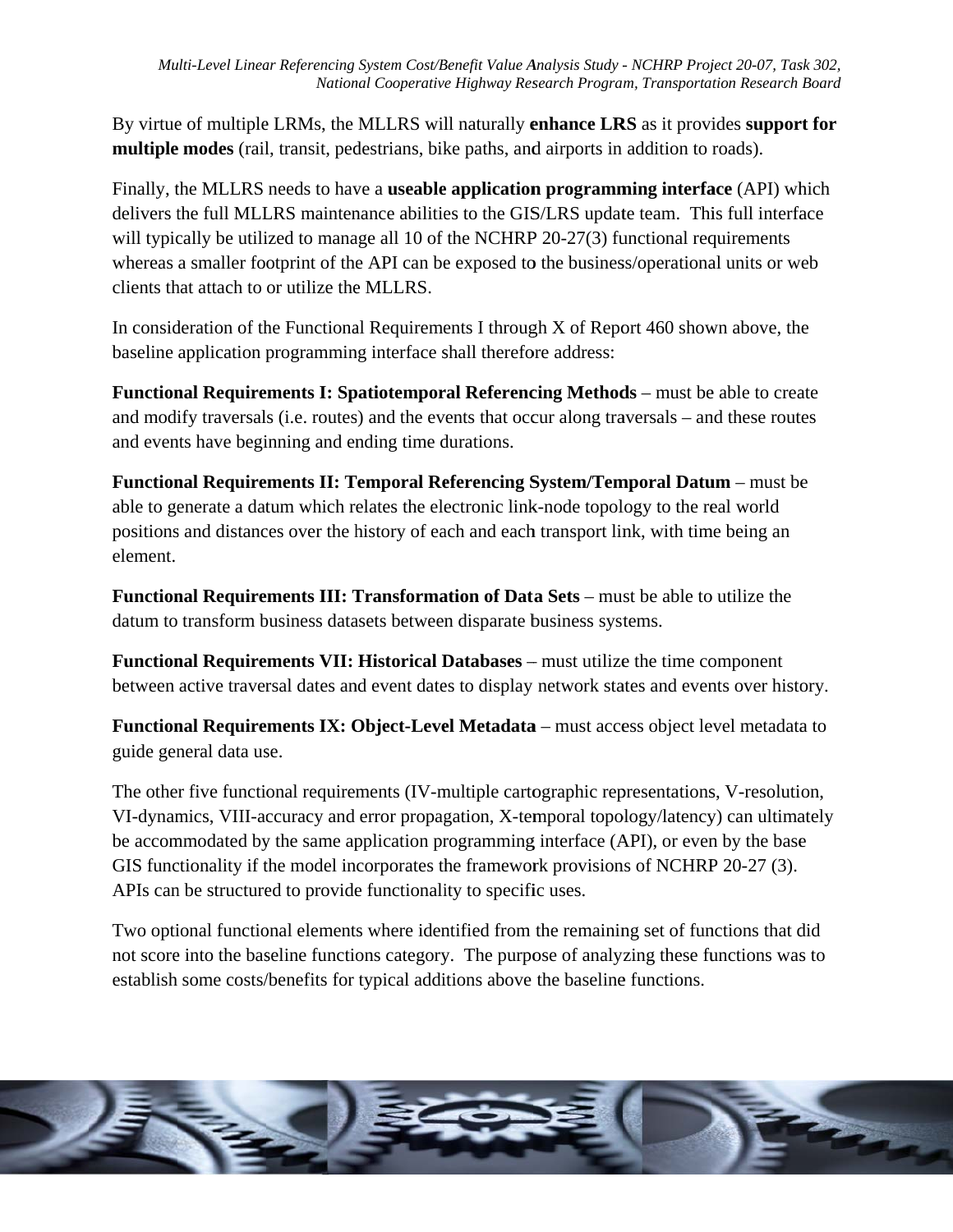The optional functional elements include:

- 1) **LRM Development** is defined as the opportunity to integrate perhaps even more data than is part of the baseline plan – extending the MLLRS to a more obscure LRM type that was not as highly considered during the baseline development.
- 2) Manage Change is defined as data from one business system to another business system and the synchronization of business data, cascading the changes to the network to integrate into the MLLRS.
- 3) Model Connectivity is defined as enabling a routable network that is aware of turning possibilities and other connectivity issues like unconnected grade separations.

### **Use of MLLRS**

There are many different uses for a MLLRS which will improve an integrated level of information from the available data to facilitate better decision-making, improved communication, reduced liability and reduced duplication of efforts. A MLLRS highlights method to method translation through a common linear datum. The following is a list of how a MLLRS is being used in many agencies throughout the United States. This is not an allencompassing list. However, it provides information in support of adopting a MLLRS within an agency.

| <b>Business/Operational Unit</b>                       | <b>Use or Benefit</b>                                                                                                                     |
|--------------------------------------------------------|-------------------------------------------------------------------------------------------------------------------------------------------|
| <b>LRS</b> Maintenance                                 | Creation, maintenance of the LRS geometry, routes,<br>measures                                                                            |
| <b>Asset Management</b>                                | Collection, creation, maintenance of asset data in a digital<br>fashion                                                                   |
| Sign/Signal Inventory                                  | Capture, management, analysis of sign and signal assets                                                                                   |
| Maintenance Management                                 | Provide resource allocation, work scheduling for<br>maintenance activities and reporting of work performed                                |
| Pavement Management System                             | Collection, creation, reporting, maintenance and analysis of<br>pavement condition data                                                   |
| <b>Structures/Bridge Management System</b>             | Collection, creation, reporting, maintenance and analysis of<br>bridge, overpass and other structure information                          |
| Inter-agency Planning and Data Sharing                 | Collection, planning and sharing of transportation projects<br>between local governments, regional planning agencies and<br>the state DOT |
| <b>Safety Management System</b>                        | Collection, management and analysis of accident and safety<br>related information                                                         |
| <b>Highway Performance Monitoring</b><br>System (HPMS) | Collection and maintenance of HPMS data and provision of<br>the HPMS regulatory reports                                                   |

#### Table 2 - Business/Operational Unit and Use or Benefit within the Unit

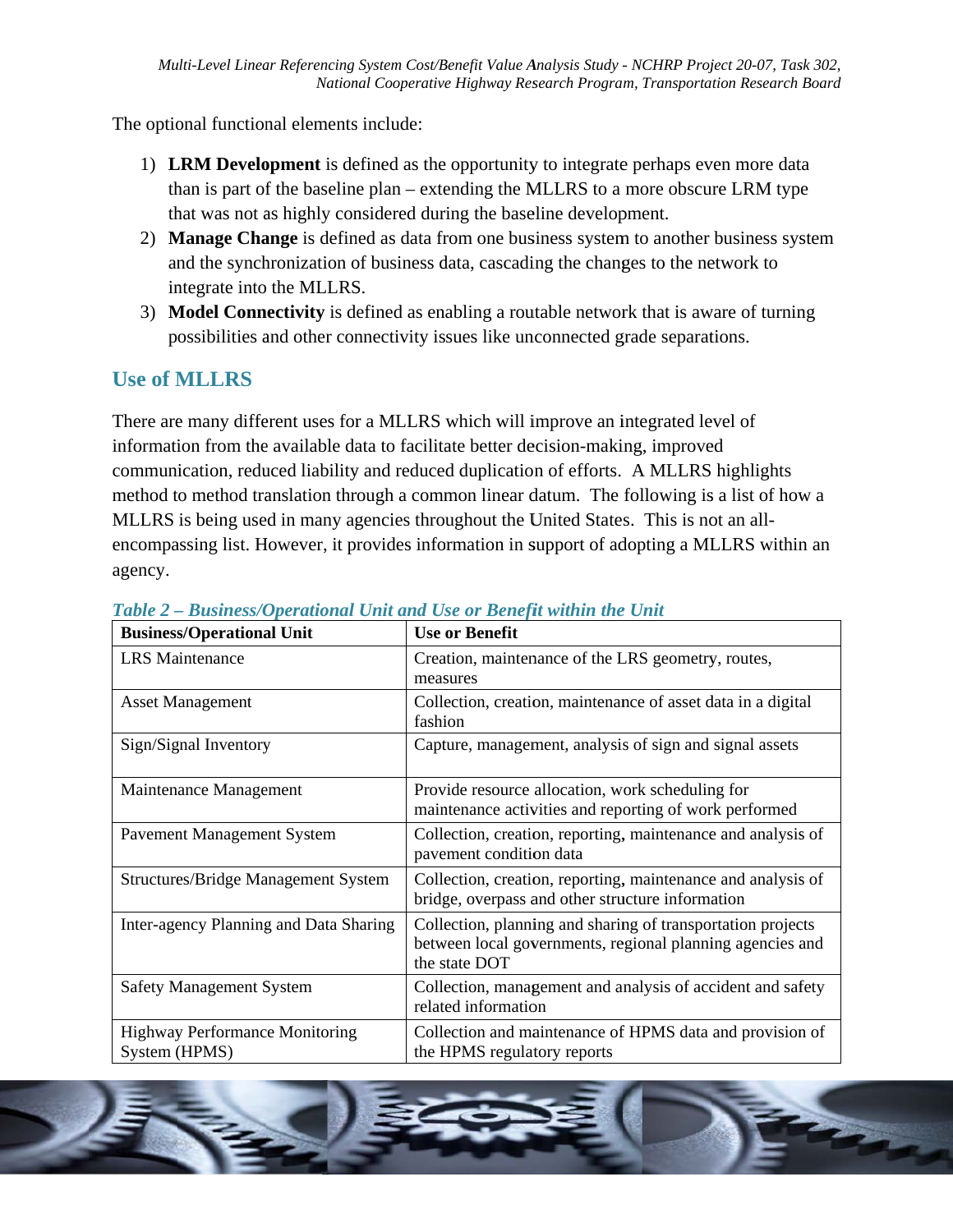| <b>Business/Operational Unit</b>                      | <b>Use or Benefit</b>                                                                                                                                                                                                 |
|-------------------------------------------------------|-----------------------------------------------------------------------------------------------------------------------------------------------------------------------------------------------------------------------|
| <b>Executive Dashboard</b>                            | Easily accessed and easily used presentation and<br>visualization of Key Performance Indicators and associated<br>data to support decision making. Uses charts, graphs, maps<br>and reports for presentation purposes |
| 511                                                   | Collection and maintenance of data to communicate to<br>travelers; potentially includes weather-related road<br>conditions, construction, congestion, alternative travel<br>options, etc.                             |
| <b>Traffic Management Center</b>                      | Traffic or transportation operations center that provides<br>situational awareness and control of transportation devices.<br>Signal control, traffic flow control, variable message sign<br>control, dispatch, etc.   |
| <b>Environmental Impact Review/NEPA</b><br>Compliance | Perform environmental impact studies for project work to<br>determine NEPA compliance. Looking at factors such as<br>wetlands, endangered species, archaeological sites, etc.                                         |
| Roadway Photo Log                                     | Land based photographs of the system                                                                                                                                                                                  |
| Program Management                                    | Report and track on funding that has been provided                                                                                                                                                                    |
| <b>Equipment Management</b>                           | GPS-AVL, tracking equipment locations                                                                                                                                                                                 |
| <b>Material Management</b>                            | GPS tracking of material locations/storage locations                                                                                                                                                                  |
| Roadway Inventory                                     | Supports HPMS reporting, but also tracks other data                                                                                                                                                                   |
| <b>Finance Department</b>                             | Supports reporting duties for state and federal agencies                                                                                                                                                              |
| Reporting                                             | Supports all other types of required or requested reporting                                                                                                                                                           |
| <b>Evaluation Routing/Planning</b>                    | Used to coordinate statewide evacuation models                                                                                                                                                                        |
| Legislative                                           | Provides reports and data to meet requests                                                                                                                                                                            |
| Intersections                                         | Useful for traffic and planning to store turning movement<br>points                                                                                                                                                   |
| Legal                                                 | Provides multi-level, accessible data to support tort liability<br>issues/cases                                                                                                                                       |
| <b>Outdoor Advertising</b>                            | Tracking locations for signage and billboards                                                                                                                                                                         |

### **Example Usages**

#### **Iowa Department of Transportation - HPMS 2010+**

The state of Iowa uses MLLRS to submit Highway Performance Monitoring System (HPMS) reports to the Federal Highway Administration (FHWA). All states were faced with a challenge over the past 18 months to change to the new HPMS 2010+ submittal format which is a GIS/LRS based database with a more normalized structure rather than the old segmented system.

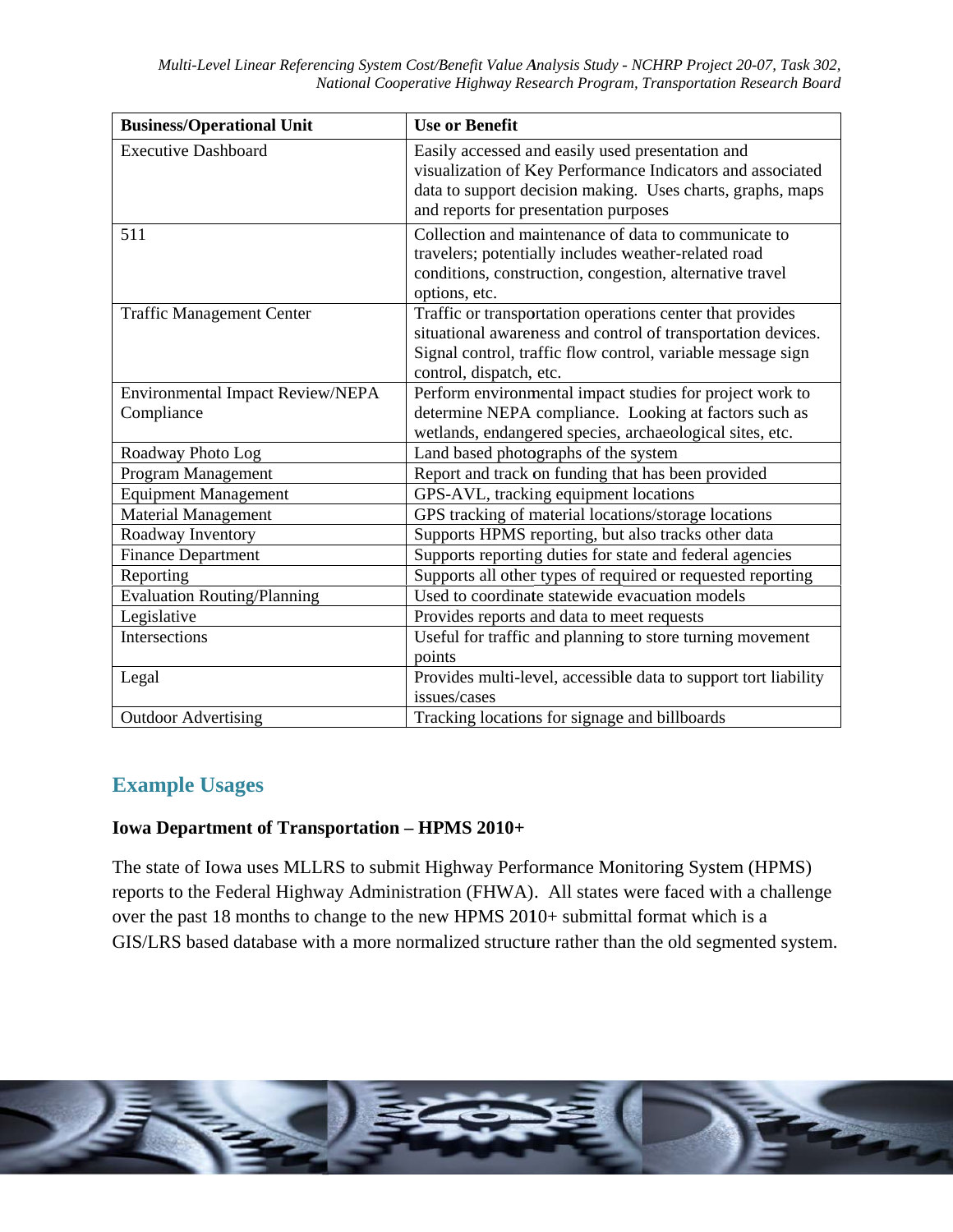The HPMS 2010+ data model uses a mile point type linear referencing method (LRM) to locate all business data even on local roads.

Iowa needed to be able to locate all data used for HPMS on their road network and convert them all to mile point LRM with consistent routes. If there is a good LRS System with the ability to do transformations, it is easy to collect the data in the data's native location method and convert everything to mile point for HPMS submittal.

Local data authorities usually will not use mile points or reference posts to locate data. They will probably use more of an intersection offset or GPS location with a route. State data is collected by reference post offset, GPS location and mile point.

Being able to combine data from different systems on the fly is the key in saving time. In the past IADOT could spend weeks or months trying to match mile points to reference post locations to combine pavement data with inventory data, as an example. An LRS system allows this process to eliminate the user perspective and the users/analyst can focus on making the data itself better rather than worrying about its location.

#### Arizona Department of Transportation – Crashes, then HPMS

The Arizona Department of Transportation (ADOT) has been using MLLRS to process disparately referenced data to a common linear datum for business purposes. Initially this was done for crash data analysis and then to meet HPMS requirements. Arizona's MLLRS accomplishes MLLRS by allowing data stewards to utilize any of the multiple supported LRMs even in the same business table.

For example, a traffic crash, HPMS event or other event can use any LRM of choice – usually one that makes the most sense to the data provider. Linear events can even utilize different LRMs for each end of the same event making the description of each event customizable to the data steward's need and understanding.

All business tables using the MLLRS adopt a compliant schema in order to become MLLRSenabled. This allows the entire enterprise to use any accessible business table having records that have been validated against the linear datum. In Arizona, this validation process is called "LRS Geocoding". Once an event is LRS-geocoded, its route and measure are relatively stable – pending future realignments.

For this purpose, the last validation date is stored on each event record and is expected to be later than the last build date of the route that it is measured upon. Otherwise a precautionary LRS Geocode is advised (resulting in an update to the last validation date value) before overlaying different business datasets. Geoprocessing routines enable business tables across the organization to be quickly validated – in whole, or as individual routes are built/rebuilt.

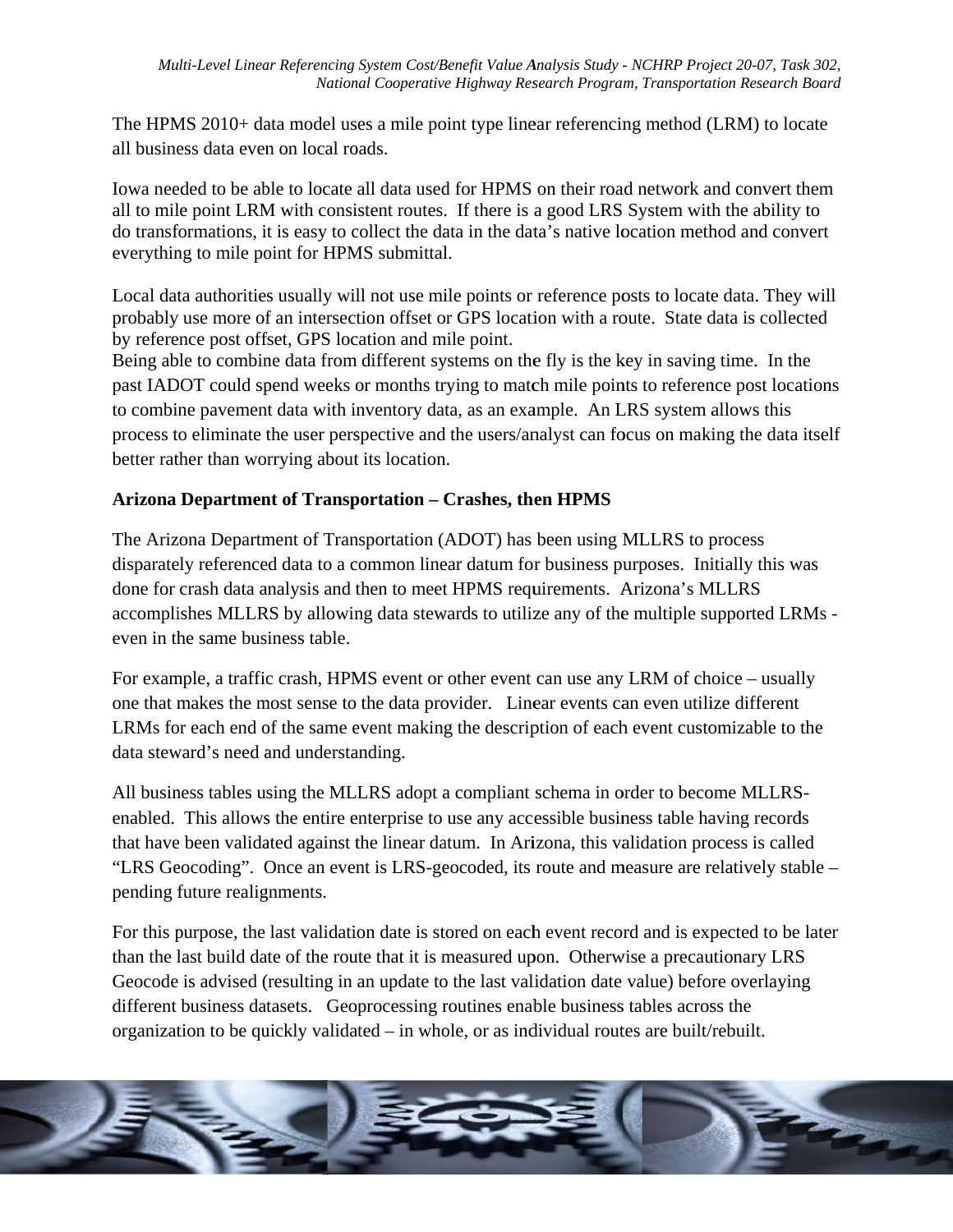The availability of up-to-date LRS-geocoded business tables provides analysts with the capability to quickly assemble reports from different datasets into submittals like the HPMS. The MLLRS increases efficiency by minimizing the effort necessary to keep track of  $-$  and validate – positional aspects of an event. The saved time-effort can be used to improve the validity of the other aspects of the event (i.e. the actual shoulder width, year of construction, etc.) to make the overall datasets more reliable and accurate for better decision-making support.

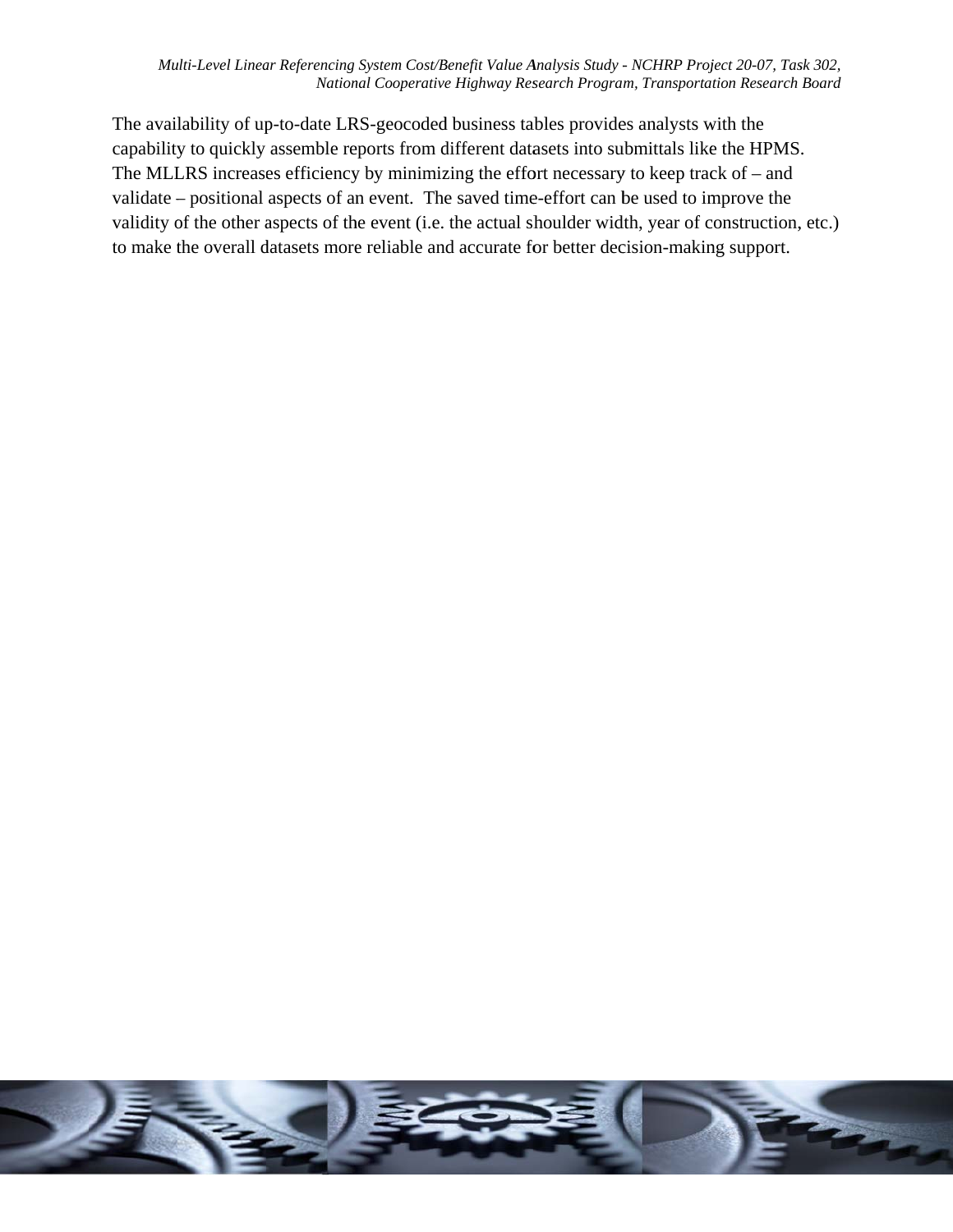# **Chapter 5 – Costs, Savings and Improvement Statistics**

It is important to understand the benefits, as discussed in Chapter 3, when implementing a MLLRS to help in the decision-making process. Along with the actual costs associated with implementing the MLLRS, there are also



improvements and cost savings that can be realized. The following information lists the costs to implement the baseline system and the two optional functional elements, as described in Chapter 4. The costs for maintenance are also provided. The cost savings, including some life cycle benefit/cost savings and improvements are also provided for the baseline, optional functional elements and maintenance of the system.

There are several assumptions that have been made to help understand both the cost and saving implications.

- The costs shown are exclusive of what is already available within the state agency, including hardware. For example, data migration costs (i.e. development of LRMs) would be reduced if existing LRMs are already in place. Fixed hardware and COTS software expenses might already be encumbered by the enterprise prior to a MLLRS initiative.
- For labor rates, both costs and savings, an integrated rate of both consultant and civil service rates, of \$150.00 per hour was used. However, where annual maintenance is covered by agency staff after implementation has succeeded and the agency is autonomous, a \$50,00 rate for civil service was used.
- The MLLRS will be implemented from scratch by specialists, the contribution of the agency staff during implementation is gauged at the equivalent cost of project management by the consultant during implementation.
- Either nothing exists or the current system will not integrate, or the existing manpower expertise and learning costs to make it work is too high.
- 25,000 miles of centerline per state was used as the baseline for costs. Though the average state has over three times this mileage in total, some state DOTs may choose to implement MLLRS for only the fraction of the public network that is maintained by the state highway agency. As costs are determined for the agency, judiciously factor the centerline mileage to help determine the total cost. As an example, the annual maintenance labor costs for Application Management are presented in Table 3 below is

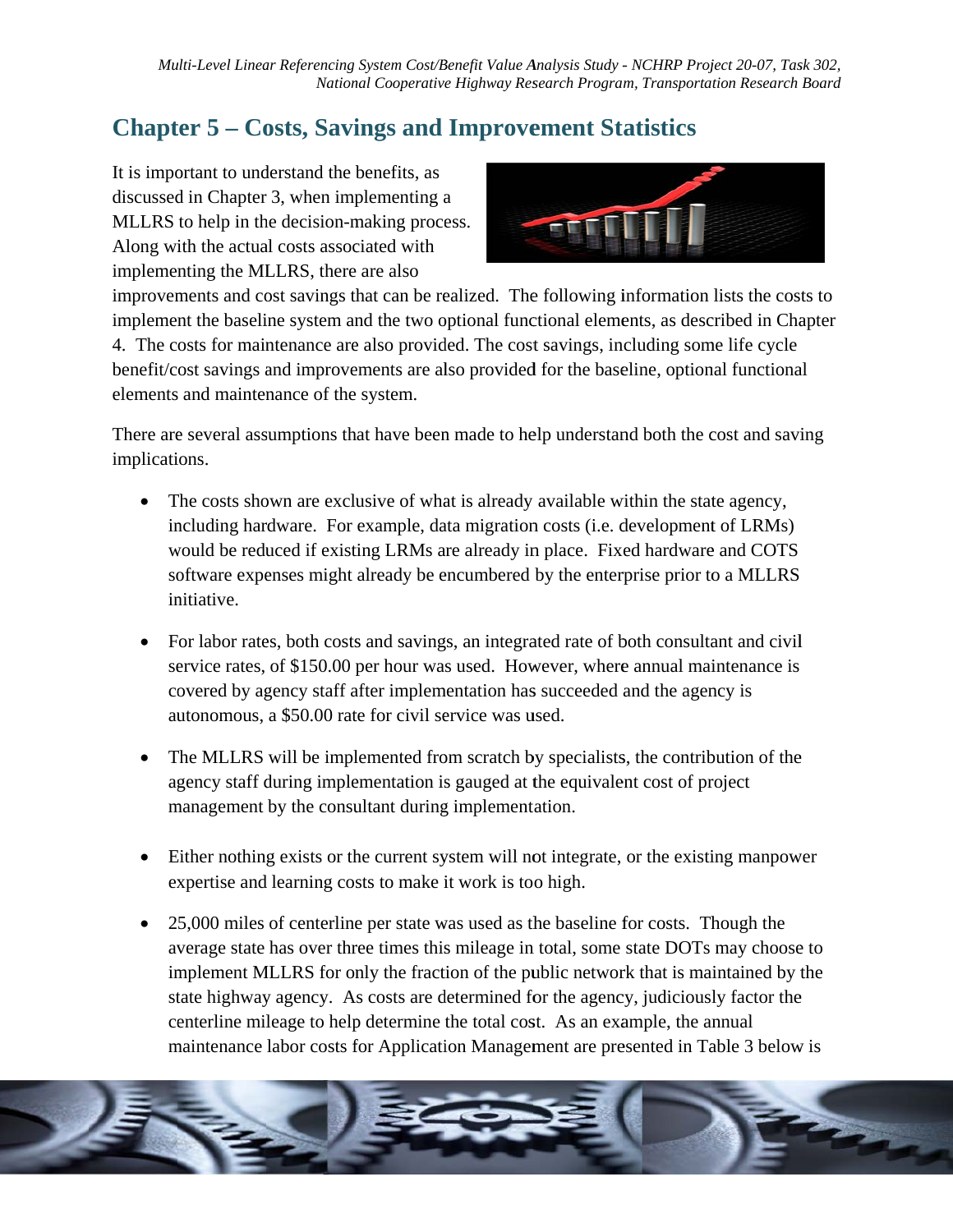\$75,000, but are likely not factored to total mileage – depending upon the relationship between the DOT and the application provider. However, linear datum maintenance cost is dependent upon the overall centerline mileage and is also influenced by the rate of growth/change in the areas covered by the MLLRS. For the Iowa Department of Transportation, they are maintaining 100,000 miles of roadway at a cost of \$300,000.

- There already exists a good primary road network  $(+/- 3$  meter accuracy from true centerline).
- All important open-to-public roads are included and the state agency is able to easily access local road information through agreements, digitization, or purchase.
- A spatial representation is available such as recent aerial imagery perhaps supplemented by GPS roadway traces to confirm the above two issues. The "Purchase Data" line item under the annual maintenance cost provides an annual figure for confirming the extent of roads in a 25,000 mile of road state.
- The existing business system targeted for integration is using some LRM method (i.e. it does have some type of spatial descriptive component already incumbent in the database schema which can be leveraged).
- Some staging work will be required within a business system for integration to occur.

| <b>Cost Categories</b>       | <b>Total Cost</b> |
|------------------------------|-------------------|
| Hardware                     | \$42,500          |
| Core System Software (COTS)  | \$190,000         |
| Annual Maintenance of COTS   | Included in       |
|                              | Table 4           |
| <b>Total Baseline System</b> | \$232,500         |

#### **Table 1 - Baseline System Costs**

| <b>Labor Cost Category</b>                              | <b>Parameter</b> | <b>Consultant</b> | <b>Staff Costs</b> | <b>Combined</b> |
|---------------------------------------------------------|------------------|-------------------|--------------------|-----------------|
| <b>Application Management</b>                           | <b>State</b>     | \$242,400         | \$77,481           | \$319,881       |
| Data Development & Input                                | 25k miles        | \$176,400         | \$56,385           | \$232,785       |
| Training                                                | <b>State</b>     | \$26,400          | \$8,439            | \$34,839        |
| <b>System Integration</b>                               | 5 business       | \$288,000         | \$92,057           | \$380,057       |
| Project Management, Business<br>Analysis & Coordination | <b>State</b>     | \$517,200         | \$165,319          | \$682,519       |
| <b>LRM</b> Development                                  | 3 LRMs           | \$93,600          | \$29,919           | \$123,519       |
| <b>TOTAL</b>                                            |                  | \$1,344,000       | \$429,600          | \$1,773,600     |

#### Table 2 Rasoling Dovelopment Costs

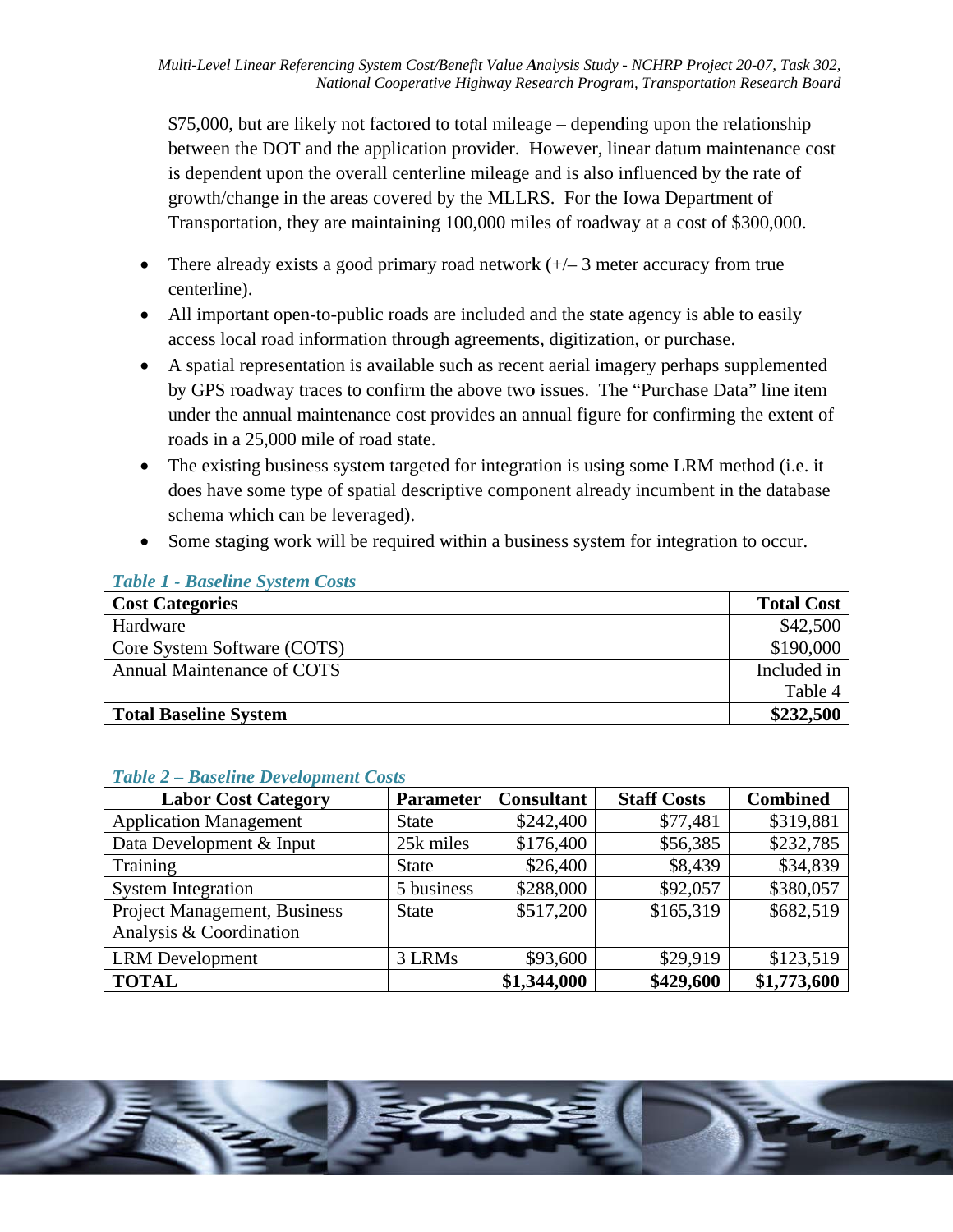|                                          |                                                 | <b>Hourly</b> |                    |                   |
|------------------------------------------|-------------------------------------------------|---------------|--------------------|-------------------|
| <b>Cost Categories</b>                   | <b>FTE's</b>                                    | Rate          | <b>Total Hours</b> | <b>Total Cost</b> |
| Labor - Application Management           | .75                                             | \$50.00       | 1500               | \$75,000          |
| $Labor - Training$                       | 0.9                                             | \$150.00      | 120                | \$16,200          |
| Labor – System Integration (Per          |                                                 |               |                    |                   |
| <b>Business System) Includes Reports</b> | 0.5                                             | \$50.00       | 1600               | \$40,000          |
| (Actual integration costs are            | 0.5                                             | \$150.00      | 400                | \$30,000          |
| dependent on the size of the             |                                                 |               |                    |                   |
| business/operational unit. Much          |                                                 |               |                    |                   |
| smaller organizations will               |                                                 |               |                    |                   |
| experience a potential reduction in      |                                                 |               |                    |                   |
| cost to almost $1/10^{th}$ of the cost   |                                                 |               |                    |                   |
| shown.)                                  |                                                 |               |                    |                   |
| Labor – System Oversight                 |                                                 |               |                    |                   |
|                                          | 0.1                                             | \$50.00       | 1600               | \$8,000           |
|                                          | 0.1                                             | \$150.00      | 400                | \$6,000           |
| Hardware                                 | Budget 20% of baseline costs for hardware       |               |                    | \$8,500           |
| Software                                 | depreciation and COTS software maintenance fees |               |                    | \$38,000          |
| Purchase Data                            | Annually updated aerial imagery                 |               |                    | \$30,000          |
| <b>TOTAL</b>                             |                                                 |               |                    | \$251,700         |

#### Table 3 - Annual Maintenance Costs - Baseline

#### **Table 4 - Optional Functional Element Costs**

|                                | <b>LRM</b> Development | <b>Manage Change</b> | <b>Model</b> |
|--------------------------------|------------------------|----------------------|--------------|
| <b>Cost Categories</b>         |                        |                      | Connectivity |
| Labor – Application Management |                        | \$12,000             | \$275,000    |
| Labor – Data Development/Input | \$40,000/each          | $$12,000$ /system    | \$206,550    |
| $Labor - Training$             |                        |                      | \$6,000      |
| $Labor - System Over sight$    |                        | \$5,250              | \$5,250      |

#### Table 5 - Maintenance Costs - Optional Functional Elements

|                                | <b>LRM</b>         | <b>Manage Change</b> | <b>Model</b> |
|--------------------------------|--------------------|----------------------|--------------|
| <b>Cost Categories</b>         | <b>Development</b> |                      | Connectivity |
| Labor – Application Management |                    | \$1,800              |              |
| $Labor - Training$             |                    | \$600                | \$600        |
| Labor – System Oversight       | \$6,000            |                      |              |
| Software                       | \$5,000            |                      |              |

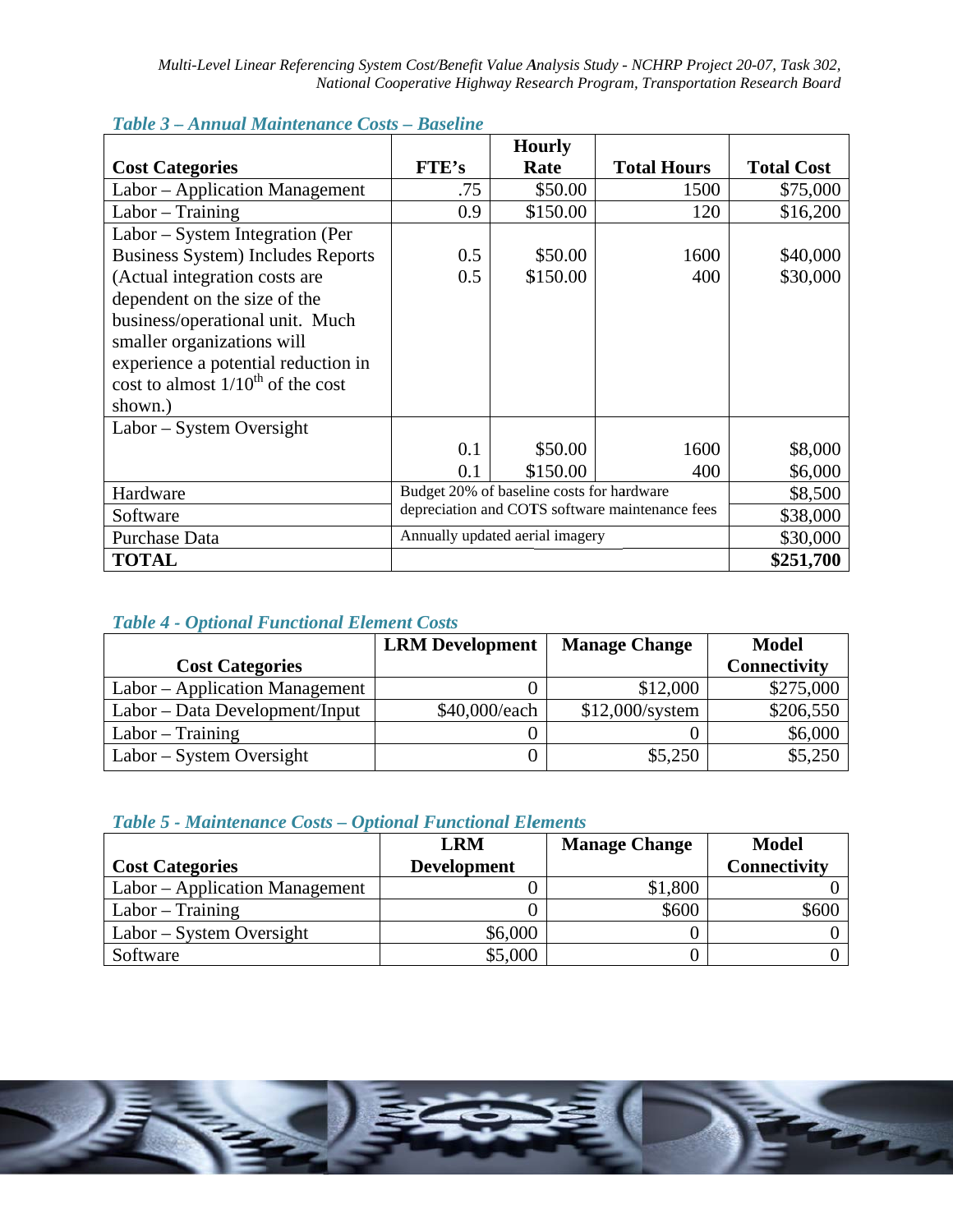# **Cost Benefit Analysis**

Total cost/benefit is important to evaluate to aid in the important decision-making process to understand the total impacts of the system. A cost/benefit analysis was performed on the baseline MLLRS. (See Table 6 – Life Cycle Cost - Baseline). The cost/benefit analysis for the Optional Functional Elements can be found in Table 7 – Cost Benefit Analysis – Optional. The analyses were done with an estimated breakeven time of 5 years and an escalation rate of 3%. Note that the annual benefits are significant over the 5-year period. It is important for the agency to understand that these savings can be continued throughout the actual life of the system and can lead to substantial overall system savings for the agency.

When expressed as a cost-to-benefit ratio ( $C/B$ ), the baseline effort yields a  $C/B$  ratio of 1.8:1 while the optional functional elements yield an aggregate 21.4:1 ratio of benefits to cost. These figures were generated from empirical values generated by several of the participating states through the workshop participants. These aggregate C/B ratios are bound to be different when each particular state is analyzed separately for their own benefits versus costs using their individual operating conditions.

From a Value Analysis perspective, it is not outside of expectations to yield significantly higher B/C ratios in VA studies. Within this study, the disparity between 1.8:1 for baseline elements versus 21.4:1 optional functional elements, is within reasonable expectation compared to other topics of VA studies. The numbers - though subject to the limitations of the particular aggregated conditions of the states that could provide data - still reflect that building the baseline MLLRS is a cost-beneficial endeavor by itself. Once built, the MLLRS real value to the organization comes from further exploitation of the single framework for assimilating previously disparate data to the same linear datum. Each added functionality built onto the baseline framework, yields significant savings rewards with very little added capital costs.

Therefore, it is important to have a single linear datum in a framework that accommodates the multiple methods of linear referencing. Expanding that same framework to extend further across the enterprise - as well as handle other functional objectives of NCHRP 20-27(3) - will provide exponential benefits for relatively incremental additional cost.

Table 6 and 7 are located on the next two pages.

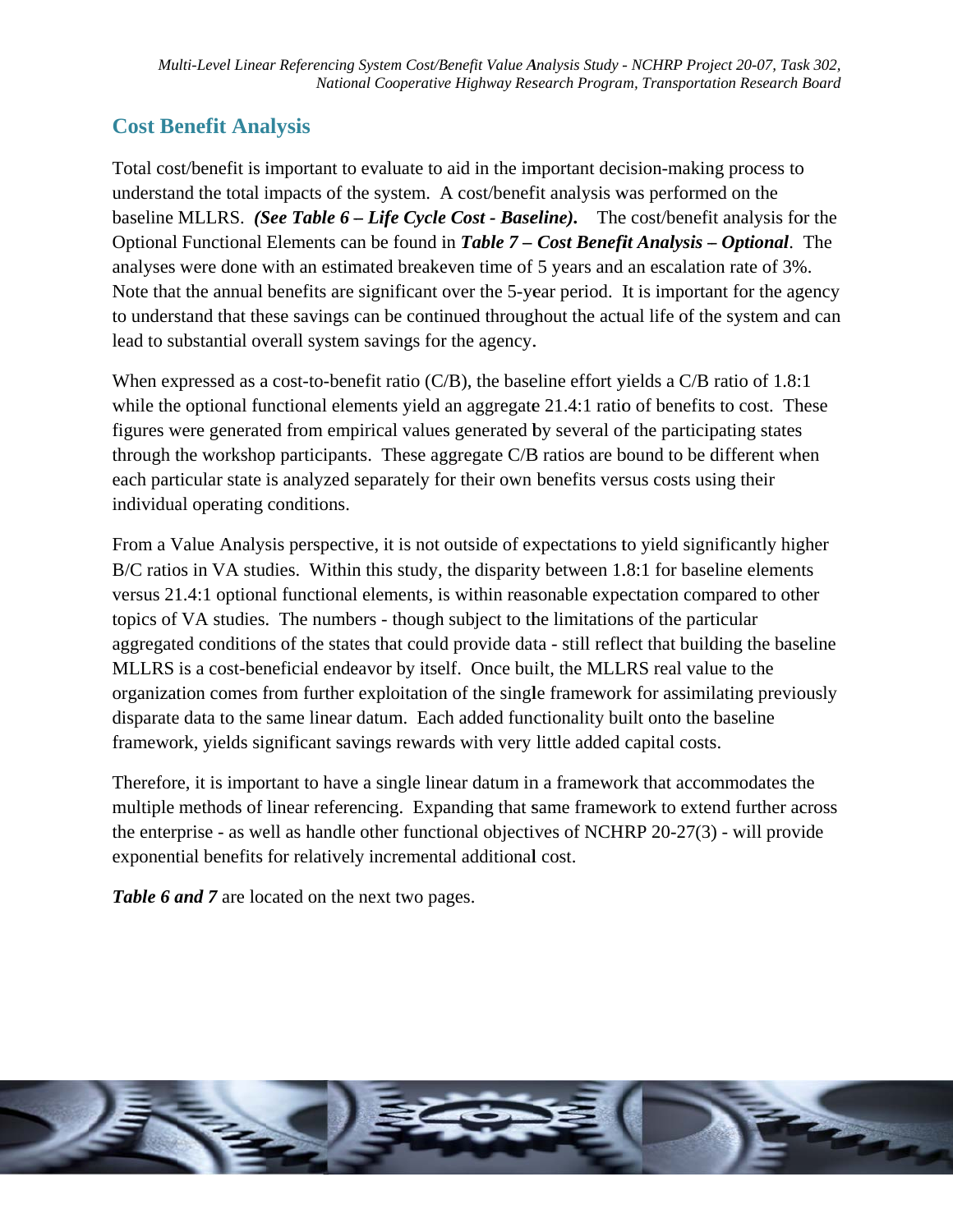Table 6 - Cost/Benefit Analysis Baseline MLLRS

|        | <b>Cost Benefit Analysis</b><br><b>MLLRS Baseline Cost/Benefit</b>                                  |                 |
|--------|-----------------------------------------------------------------------------------------------------|-----------------|
| TITLE: |                                                                                                     |                 |
|        | 3.00%<br>Life Cycle Period 5 Years<br>Real Discount Rate                                            |                 |
| А.     | <b>INITIAL COST</b>                                                                                 |                 |
|        | Service Life-<br>Original<br>Years<br><b>INITIAL COST:</b><br>Service Life-<br>Alternative<br>Years | \$2,006,100     |
| В.     | SUBSEQUENT ANNUAL MAINTENANCE COSTS                                                                 |                 |
|        | 1. Labor                                                                                            | \$175,200       |
|        | 2. Software                                                                                         | \$46,500        |
| C.     | SUBSEQUENT ANNUAL BENEFITS/SAVINGS                                                                  |                 |
|        | 1. Staff Hours                                                                                      | $(\$7,500)$     |
|        | 2. Operational Hours                                                                                | (\$15,000)      |
|        | 3. Business/Operational Unit Improvements                                                           | (\$1,168,000)   |
|        | 4. Other Departmental Hours                                                                         | (\$1,500)       |
|        | <b>Total Subsequent Annual Costs:</b>                                                               | \$221,700       |
|        | <b>Total Subsequent Annual Benefits/Savings:</b>                                                    | (\$1,192,000)   |
|        | <b>Present Value Factor (P/A):</b>                                                                  | 4.580           |
|        | PRESENT VALUE OF SUBSEQUENT ANNUAL COSTS:                                                           | \$1,015,386     |
|        | PRESENT VALUE OF TOTAL COSTS:                                                                       | \$3,021,486     |
|        | PRESENT VALUE OF SESEQUENT ANNUAL BENEFITS:                                                         | $(\$5,459,360)$ |
| F.     | TOTAL PRESENT VALUE BENEFIT (A+D+E)                                                                 | $(\$2,437,874)$ |
|        | <b>TOTAL COST BENEFIT:</b>                                                                          | \$2,437,874     |
|        | <b>COST BENEFIT RATIO:</b>                                                                          | 1.8:1           |

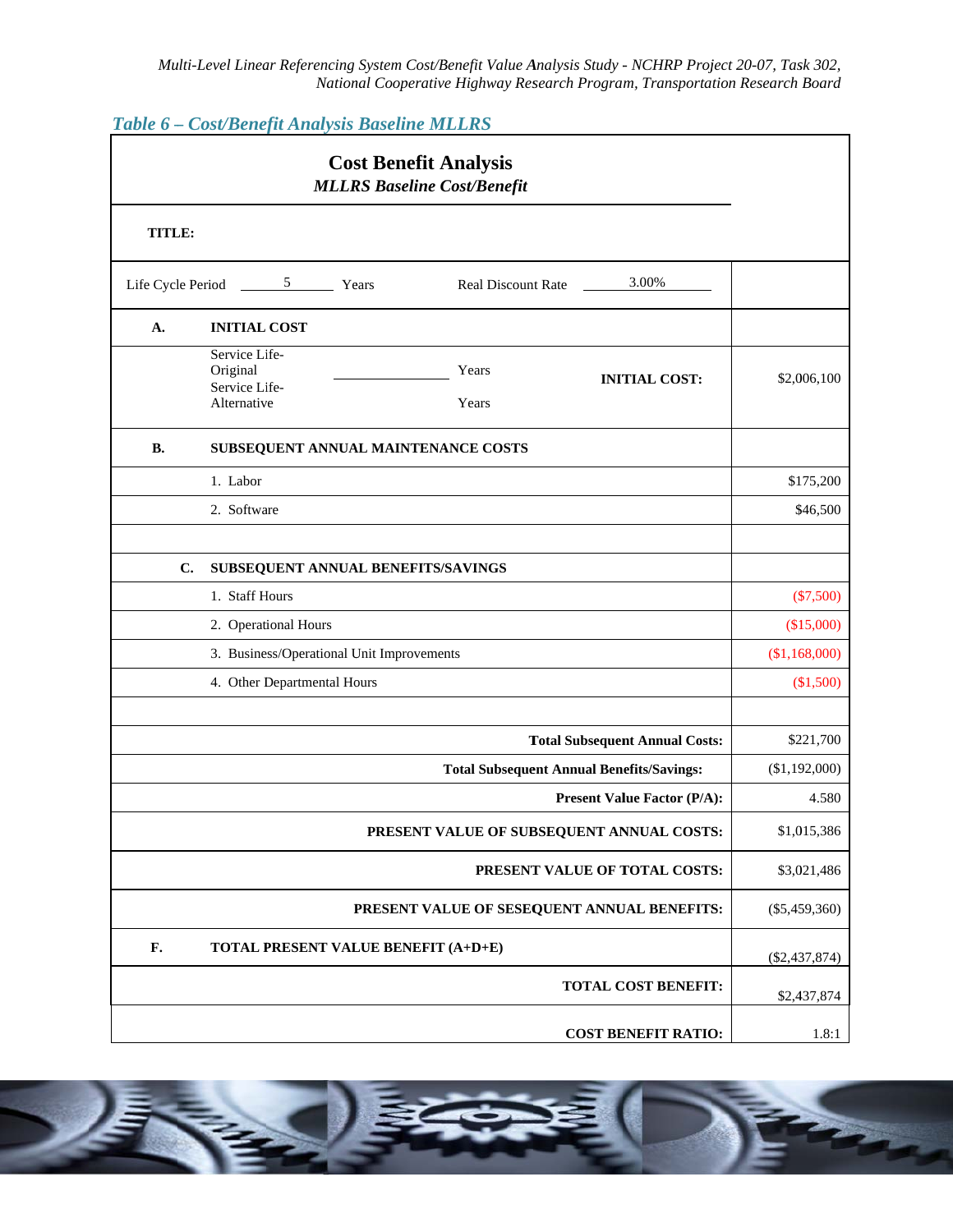| <b>Cost Benefit Analysis</b><br><b>MLLRS Optional Functional Elements</b>                   |                 |  |
|---------------------------------------------------------------------------------------------|-----------------|--|
| TITLE:                                                                                      |                 |  |
| 3.00%<br>$5\overline{)}$<br>Life Cycle Period<br>Years<br><b>Real Discount Rate</b>         |                 |  |
| A. INITIAL COST                                                                             |                 |  |
| Service Life-Original<br>Years<br><b>INITIAL COST:</b><br>Service Life-Alternative<br>Years | \$492,800       |  |
| <b>SUBSEQUENT ANNUAL MAINTENANCE COSTS</b><br>В.                                            |                 |  |
| 1. Labor                                                                                    | \$22,050        |  |
| 2. Software                                                                                 | \$5,000         |  |
|                                                                                             |                 |  |
| <b>C. SUBSEQUENT ANNUAL BENEFITS</b>                                                        |                 |  |
| Sample Business Unit Improvements                                                           |                 |  |
| 1. Safety Improvements                                                                      | $(\$52,000)$    |  |
| 2. Reduced Level of Risk for Litigation                                                     | $(\$2,700,000)$ |  |
| 3. Reduced Impacts to Projects (i.e. construction)                                          | $(\$720,000)$   |  |
| 4. Reduced Maintenance costs                                                                | (\$114,000)     |  |
| <b>Total Subsequent Annual Costs:</b>                                                       | \$27,050        |  |
| <b>Total Subsequent Annual Benefits:</b>                                                    | $(\$3,471,980)$ |  |
| <b>Present Value Factor (P/A):</b>                                                          | 4.580           |  |
| PRESENT VALUE OF SUBSEQUENT ANNUAL COSTS:                                                   | \$123,889       |  |
| PRESENT VALUE OF TOTAL COSTS:                                                               | \$616,689       |  |
| PRESENT VALUE OF SESEQUENT ANNUAL BENEFITS:                                                 | (\$15,901,668)  |  |
| F. TOTAL PRESENT VALUE COST (A+D+E)                                                         | (\$15,284,979)  |  |
| <b>TOTAL COST BENEFIT:</b>                                                                  | \$15,284,979    |  |
| <b>TOTAL COST BENEFIT RATIO:</b>                                                            | 21.4:1          |  |

#### Table 7 - Cost/Benefit Analysis Optional Functional Elements

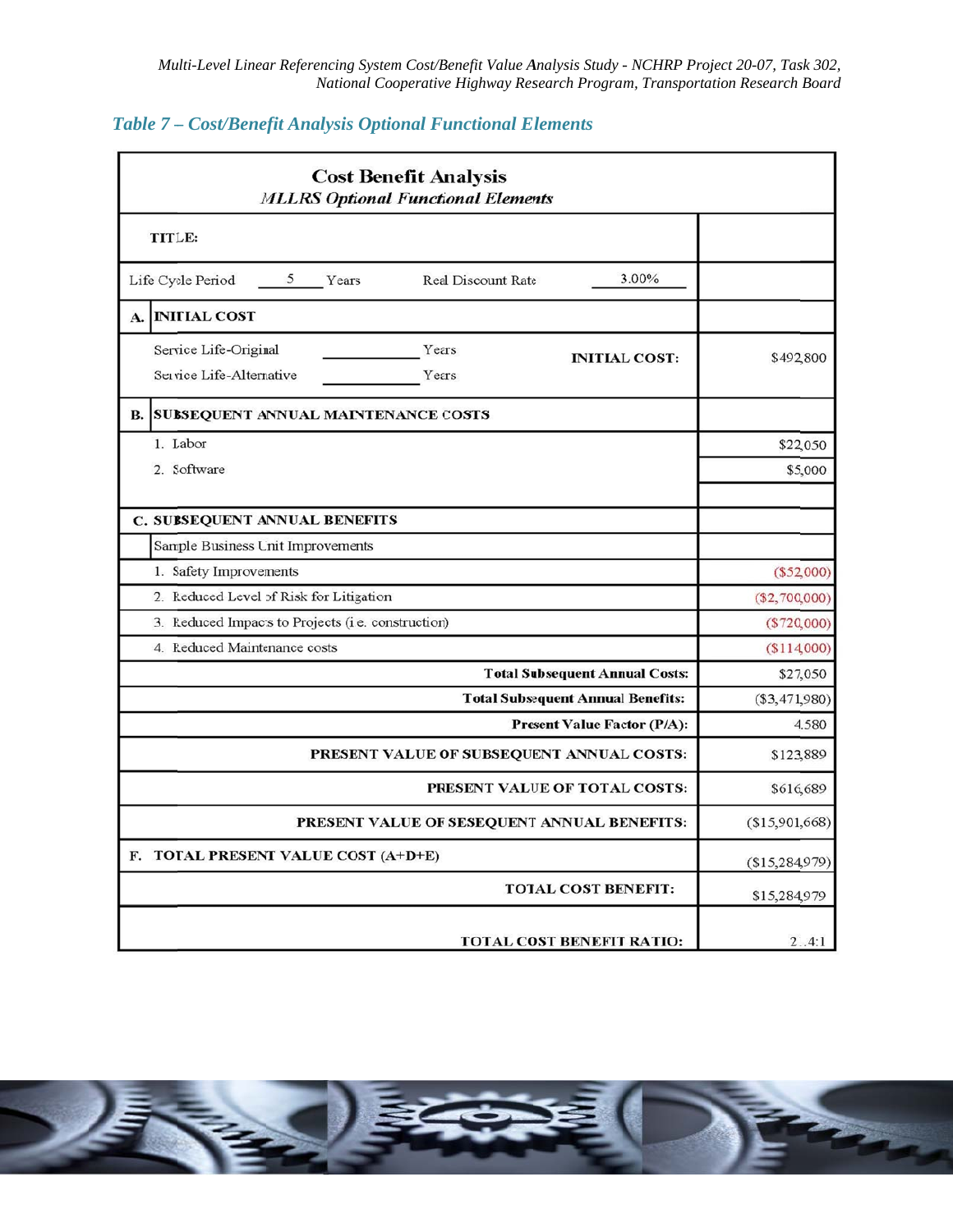#### **SCHEDULE**

To implement a MLLRS it is reasonable to expect that approximately 2 years for completion after award of the contract to a consultant and then full use of the MLLRS.

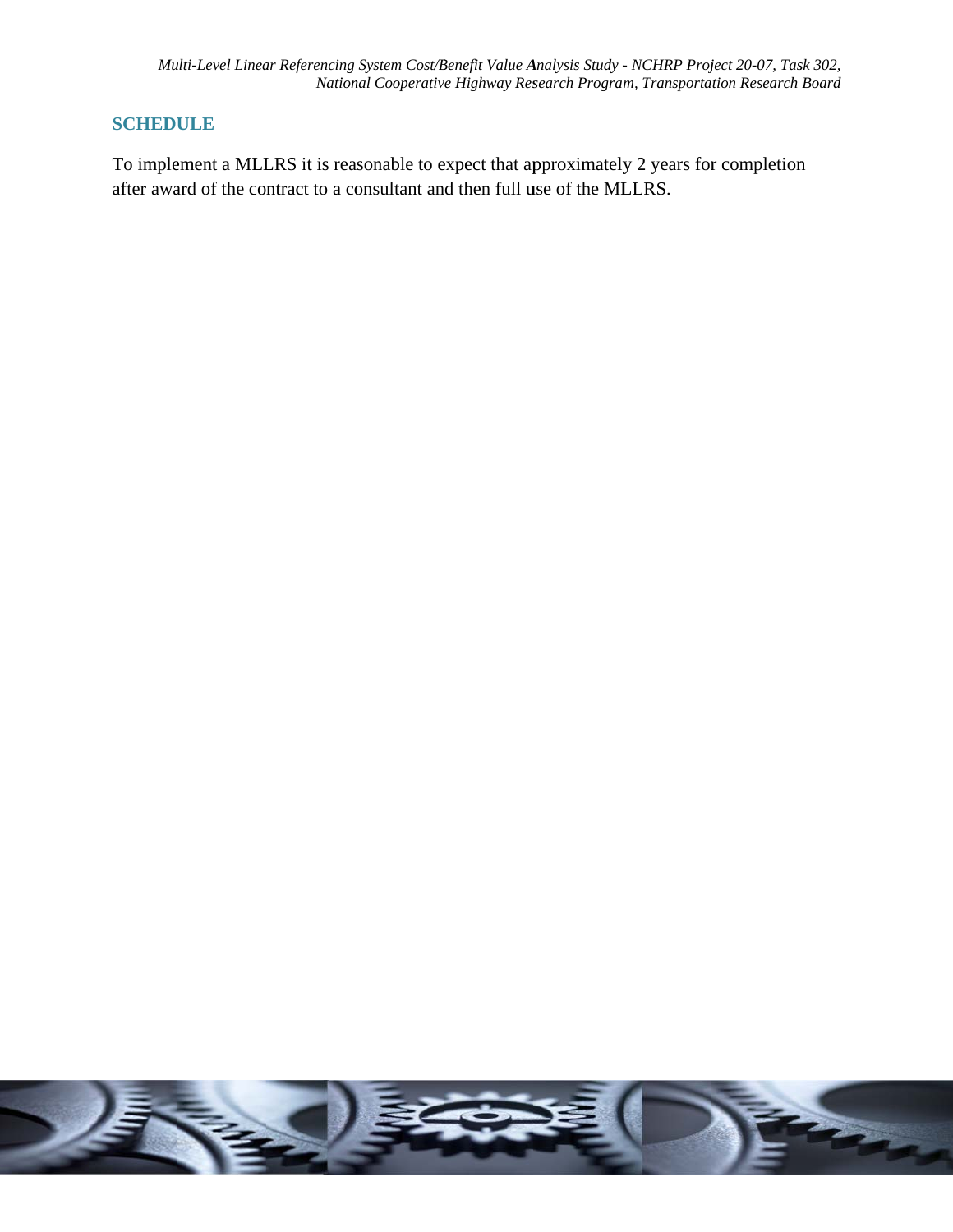# **Chapter 6 – Implementation of a MLLRS**

Agencies often face numerous challenges related to implementation of new systems or even upgraded systems. Prior to making a final decision on implementing a MLLRS, the following requirements should be identified and action plans put into place to ensure success.

# **Key Implementation Requirements**

- 1) Organizational Support
	- a. The organization must have established policies and procedures in place that support the MLLRS including;
		- i. An enterprise information technology infrastructure
		- ii. As business/operational units begin or continue to develop information, legacy data can be adapted until legacy systems are replaced with conforming MLLRS components
	- b. High level (i.e. upper management) champion to lead the effort
	- c. This must fit within agency's mission or the mission must be changed
	- d. Develop a business case
		- i. Include savings expected once implemented and even during implementation
		- ii. Develop a lessons learned plan and milestones to ensure activities are being done in a timely manner and on schedule
		- iii. Complete a risk analysis and mitigation plan
- 2) Establish model specifications and a scope of work to be used to obtain outside services and/or complete the work with existing staff
- 3) Identify functional requirements needed within your agency to meet the baseline performance attributes
- 4) Establish a maintenance plan and approach, capitalizing on lessons learned
- 5) Establish a training plan and approach
- 6) Secure resources manpower, funding, staffing, contingency for staff turnover, etc.
- 7) Determine the schedule progress timeline and monitor it
- 8) Set and manage internal expectations
- 9) Develop an outreach plan internally with staff and management

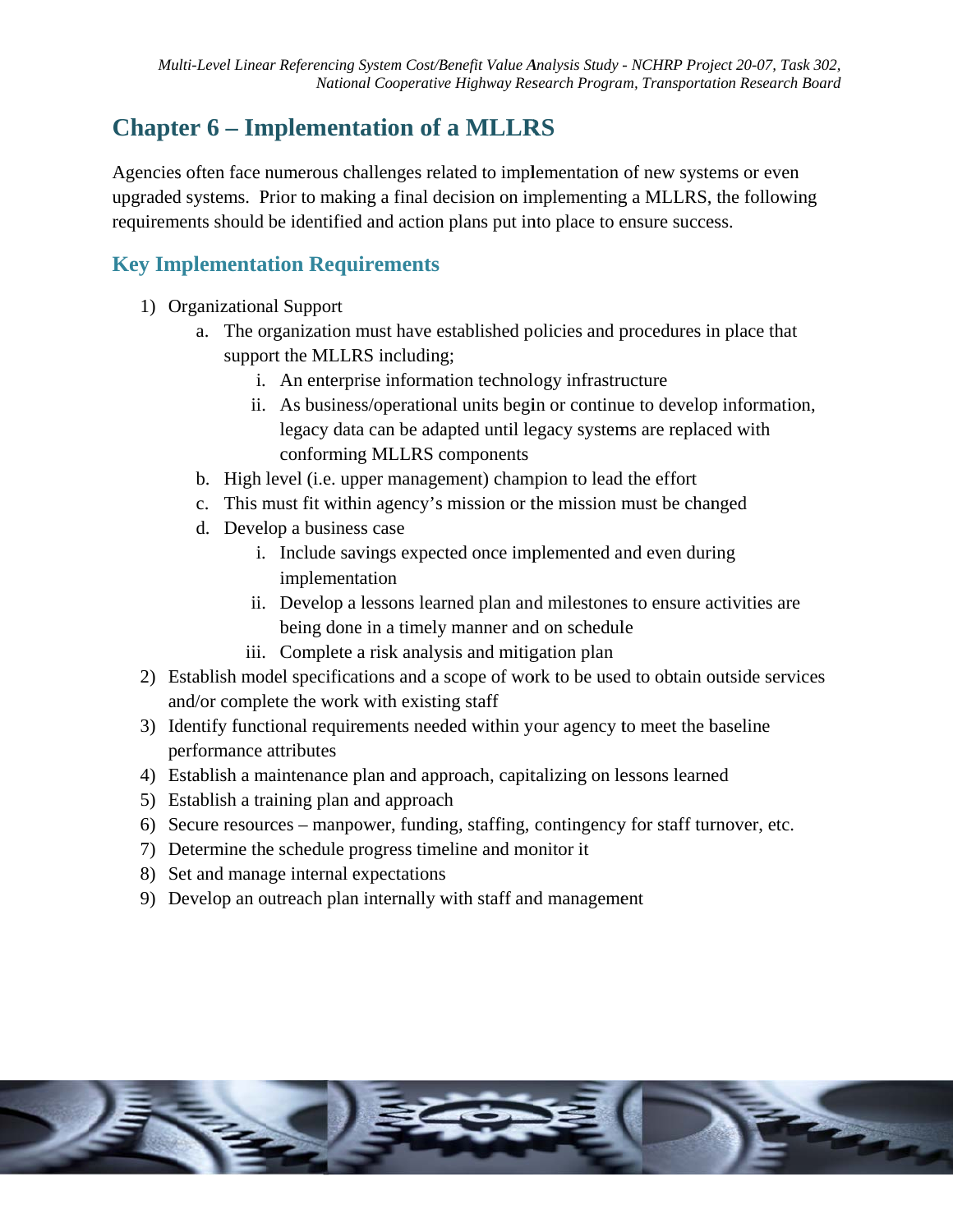### **Impacts of Not Implementing MLLRS**

It is also important for the agency to understand some of the pitfalls and concerns with not implementing a MLLRS. The ones identified by the study team are as follows:

- 1) Continued "silos and stovepipes" of data internal to the agency
- 2) Inability to adequately and factually defend budget requests for allocation
- 3) Continued political pressure to be more responsive and provide more accurate data
- 4) Continued responsiveness issues to meeting requests as they will increase as the need for more timely information increases
- 5) Lack of transparency and potential public perception issues because the agency is not able to provide the necessary data
- 6) A need to increase resources to meet increasing demands, which are not available
- 7) Delays to project schedules will continue or increase because requirements and demands are changing and increasing

The impact of not implementing MLLRS is probably best qualified by the anecdote from the Iowa report presented at the end of Chapter 3:

"...If the DOT does not implement the LRS, the DOT will still expend the money and effort to meet the DOT's data integration needs. However, the effort will most likely continue as it does today: disjointed and duplicative, with certain requirements not being met."



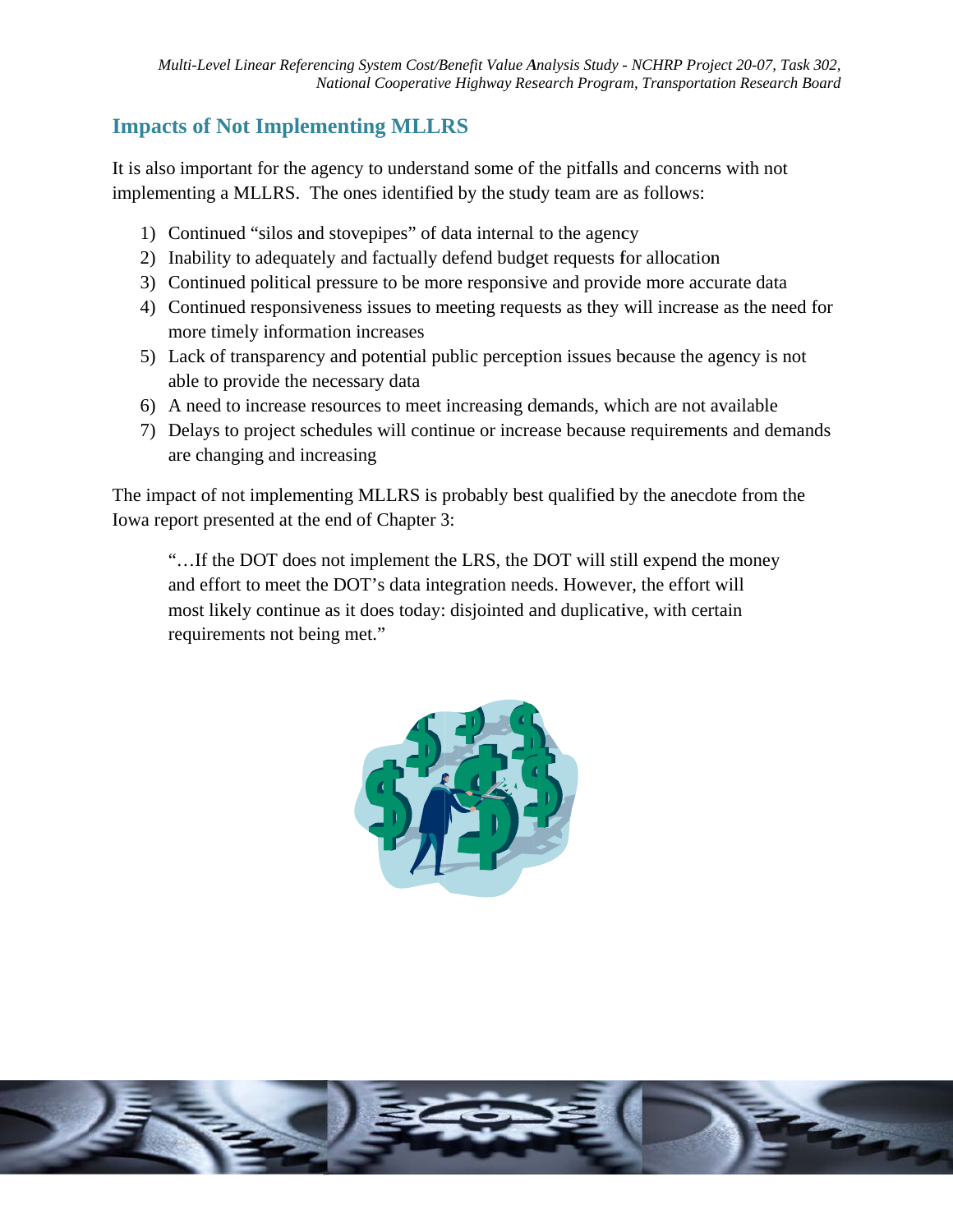# **Chapter 7 - Glossary of Terms**